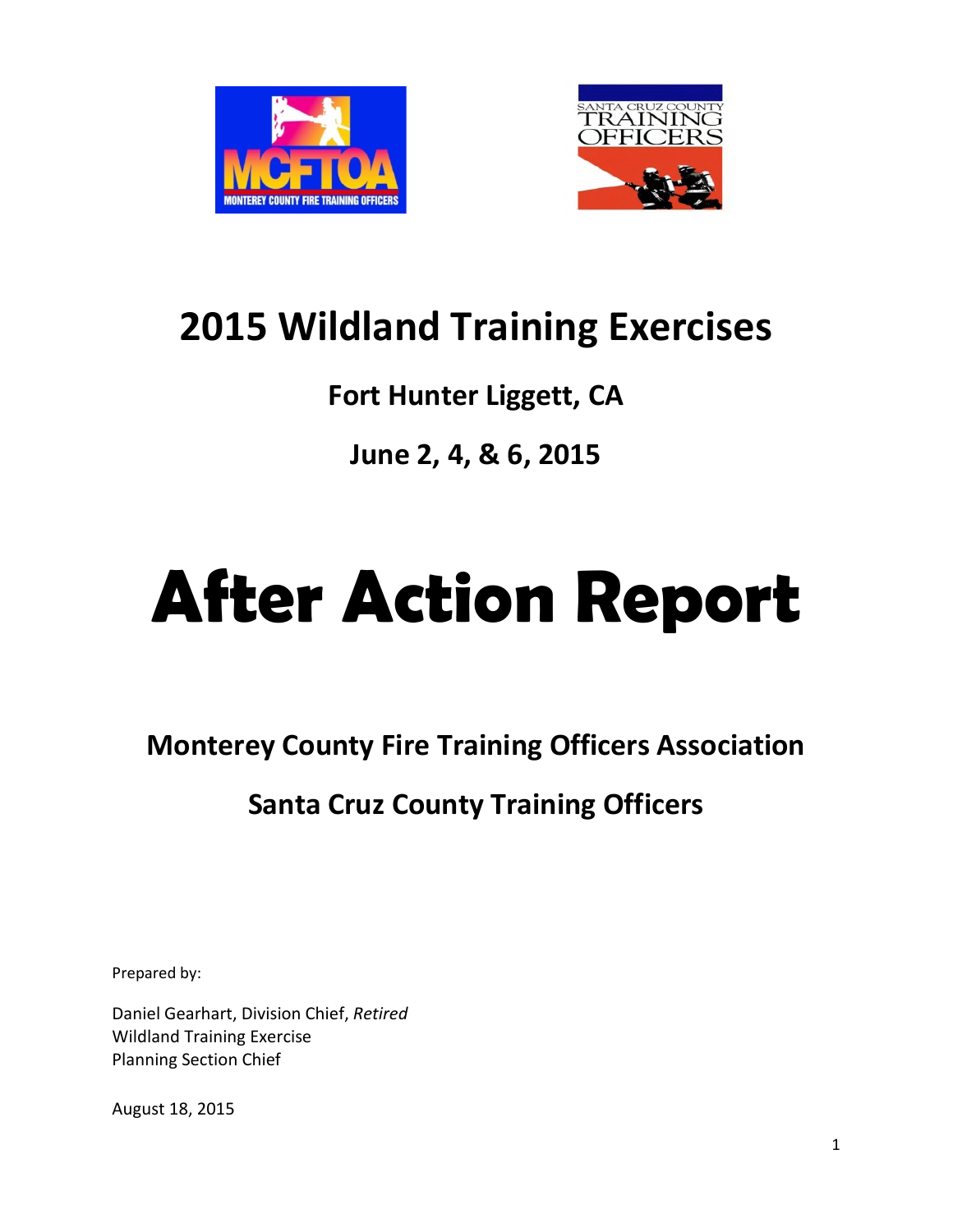## **Monterey County Fire Training Officers Association Santa Cruz County Training Officers Wildland Training Exercises – June 2, 4, & 6, 2015**

# **Table of Contents**

|                                                                    | Page |  |  |
|--------------------------------------------------------------------|------|--|--|
| <b>Personnel and Resources</b>                                     |      |  |  |
| Daily Participation Summary - June 2, 2015                         | 5    |  |  |
| Daily Participation Summary - June 4, 2015                         | 6    |  |  |
| Daily Participation Summary - June 6, 2015                         | 7    |  |  |
| <b>Pre-Event Planning Summary</b>                                  | 8    |  |  |
| <b>Pre-Event Planning</b>                                          |      |  |  |
| Advertising / Registration                                         | 12   |  |  |
| Fort Hunter Liggett Fire Department                                | 12   |  |  |
| Training Support Request (TSR) - Fort Hunter Liggett Range Control | 13   |  |  |
| Monterey Bay Unified Air Pollution Control District                | 14   |  |  |
| Media Outreach                                                     | 14   |  |  |
| Monterey Peninsula College                                         | 15   |  |  |
| S-219 Ignitions Operations Class                                   | 15   |  |  |
| <b>Off-Road Driving Skills Class</b>                               | 16   |  |  |
| <b>Operational Summary</b>                                         | 16   |  |  |
| <b>Daily Summaries</b>                                             |      |  |  |
| June 2, 2015 - Daily Summary                                       | 18   |  |  |
| June 4, 2015 - Daily Summary                                       | 19   |  |  |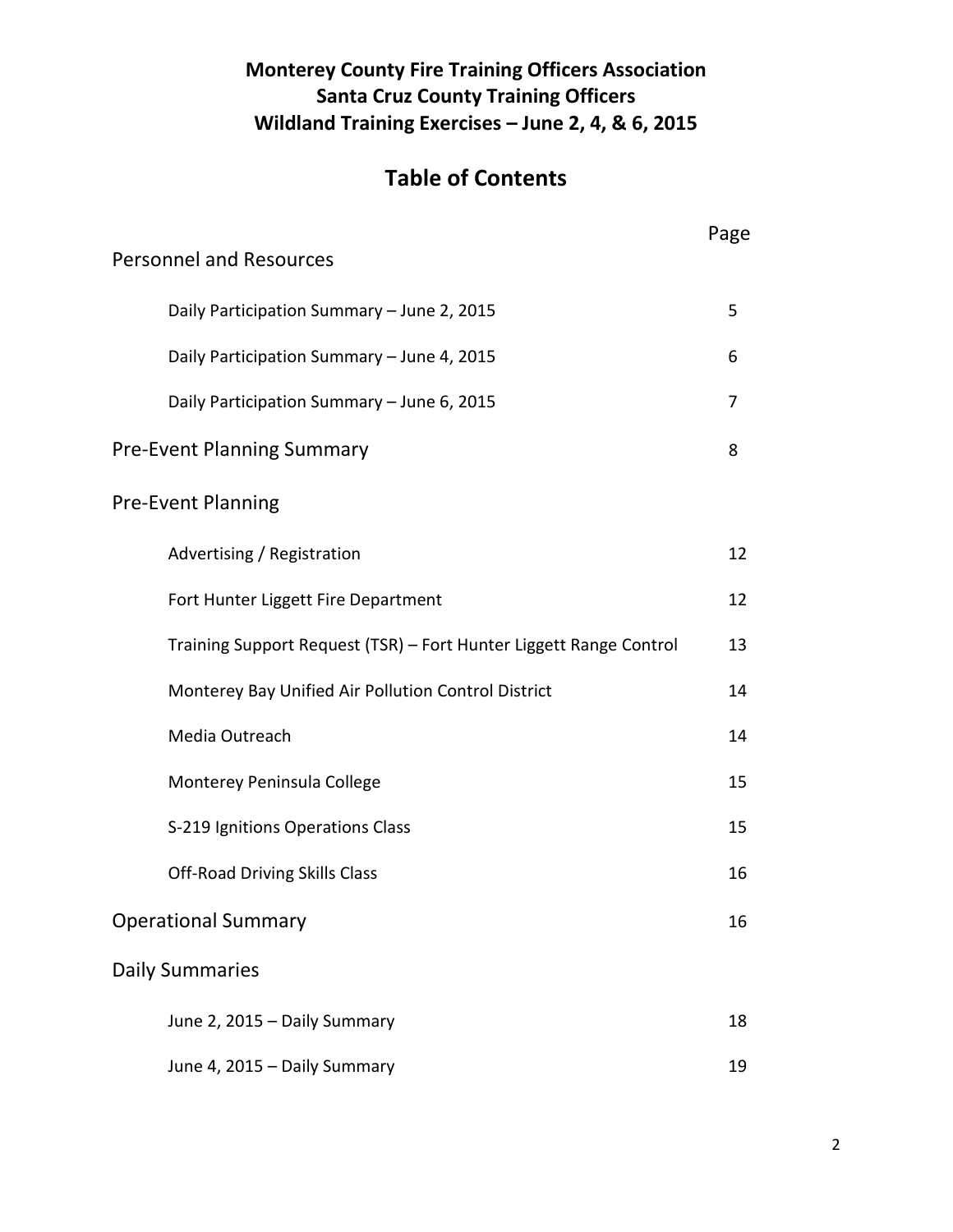# Daily Operations

| Participation                             | 23 |
|-------------------------------------------|----|
| Daily Schedule                            | 24 |
| Check-In                                  | 24 |
| <b>Incident Action Plan</b>               | 24 |
| <b>Overhead Personnel Briefing</b>        | 25 |
| <b>Incident Briefing</b>                  | 25 |
| <b>Radio Communications</b>               | 25 |
| Medical Incidents / Injuries              | 26 |
| Base Camp / Command Post                  | 26 |
| Logistics                                 | 26 |
| <b>Food Unit</b>                          | 27 |
| Student Instruction / Live-Fire Scenarios | 27 |
| <b>Water Supply</b>                       | 28 |
| <b>Traffic Control</b>                    | 28 |
| Mop-Up Activities                         | 29 |
| Post Incident Briefing                    | 29 |
| <b>Demobilization Plan</b>                | 29 |
| Evaluations:                              | 29 |
| <b>Post-Event Activity</b>                |    |
| Certificates of Participation             | 30 |
| <b>Certificates of Appreciation</b>       | 30 |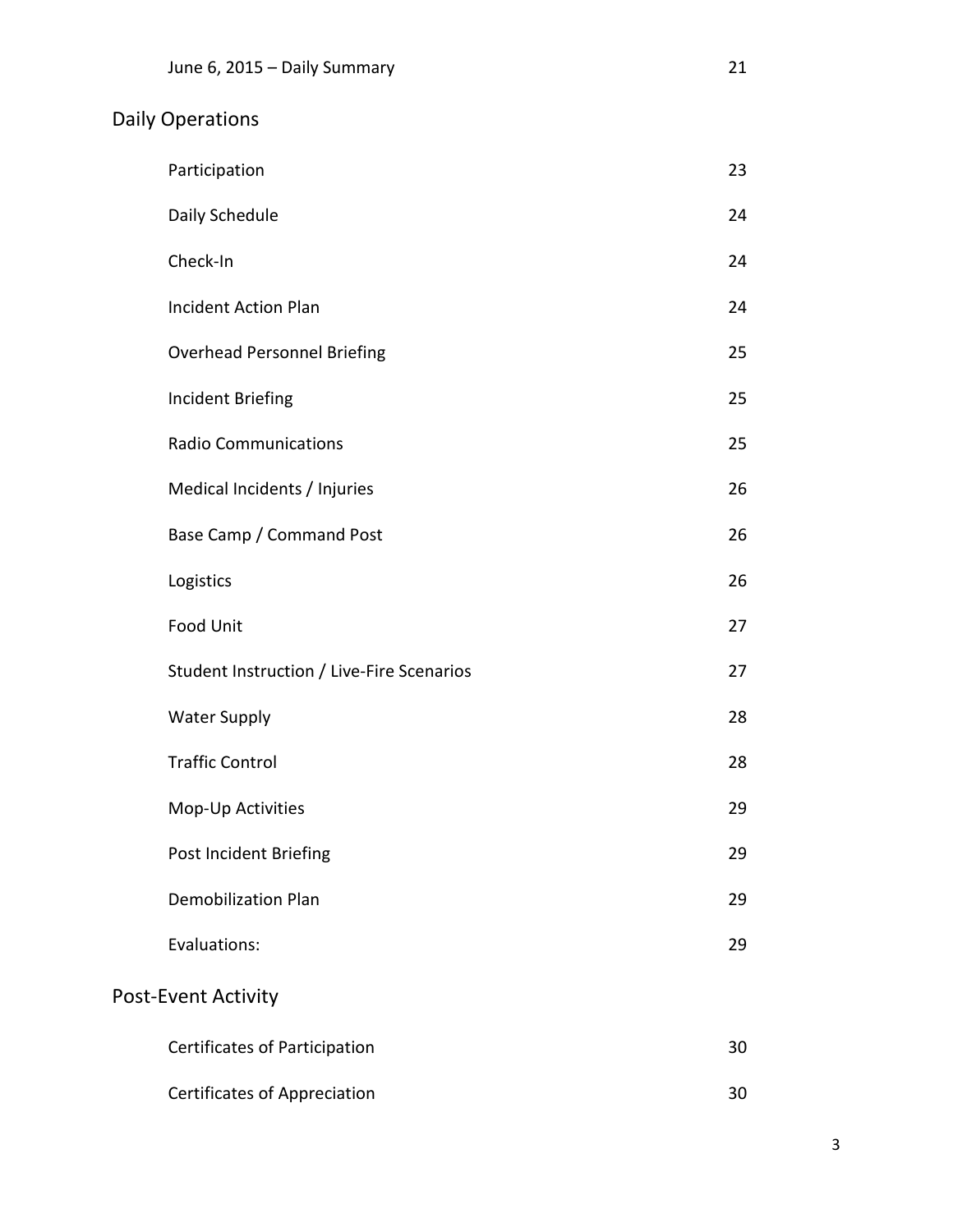| <b>Financial Summary</b>        | 30 |
|---------------------------------|----|
| <b>After Action Report</b>      | 31 |
| Recommendations / Procedures    | 31 |
| Attachments                     |    |
| Resource List - Final           | 33 |
| Overhead / Support List - Final | 34 |
| <b>Informational Flyer</b>      | 35 |
| <b>Financial Statement</b>      | 36 |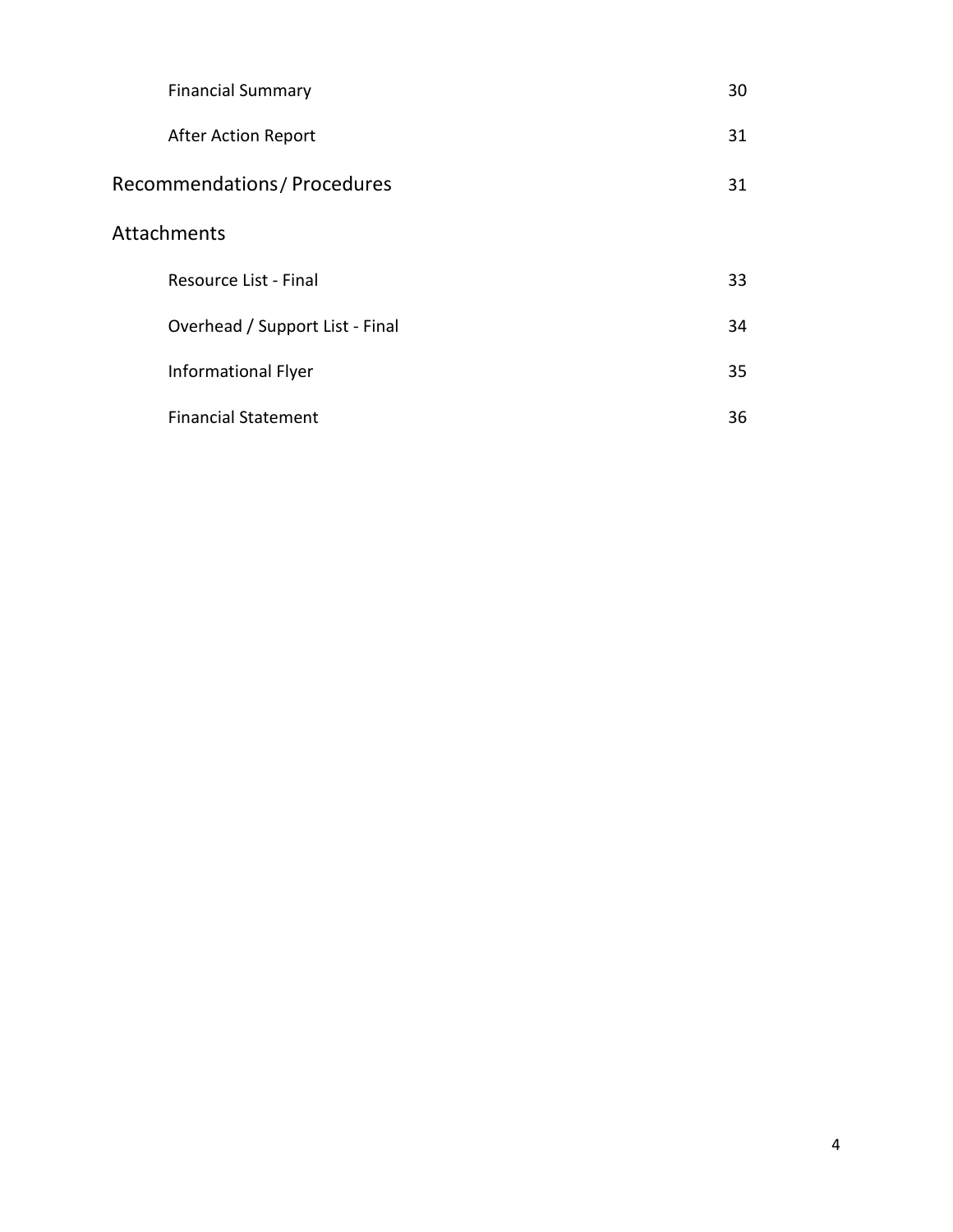#### **Wildland Training Exercise Daily Participation Summary – June 2, 2015**

#### **Agency Participation: Overhead / Support:**

| 6131              | Presidio of Monterey FD      | 1.  | Mike Urquides       |
|-------------------|------------------------------|-----|---------------------|
| 5431              | Marina FD                    | 2.  | John Owen           |
| 5233              | North County FPD             | 3.  | Daniel Gearhart     |
| 5531              | Monterey County Regional FPD | 4.  | <b>Mike Conrad</b>  |
| 5534              | Monterey County Regional FPD | 5.  | Samuel Klemek       |
| 2136              | <b>Boulder Creek FPD</b>     | 6.  | <b>Brett Loomis</b> |
| 2537              | <b>Scotts Valley FPD</b>     | 7.  | Deano Lindsey       |
| 3211              | Santa Cruz County FD         | 8.  | Dale Williams       |
| 3536              | Aptos La Selva Beach FPD     | 9.  | Dave Craddock       |
| 2636              | <b>Branciforte FPD</b>       | 10. | John Lundgren       |
| 371               | Santa Clara County FD        | 11. | Jason Hyduk         |
| 387               | Milpitas FD                  | 12. | <b>Tim Theilen</b>  |
| 901               | Spring Valley Volunteer FD   | 13. | <b>Todd Skrabak</b> |
| 6433              | Monterey FD                  | 14. | Larry Achen         |
| 1763              | Cal Fire - CZU               | 15. | Pat O'Connell       |
| 1765              | Cal Fire - CZU               | 16. | Alex Airada         |
| Crew <sub>3</sub> | Cal Fire - Ben Lomond        | 17. | Matt Brown          |
| Crew <sub>4</sub> | Cal Fire - Ben Lomond        | 18. | <b>Troy Leist</b>   |
|                   |                              | 19. | Ron Verga           |
| WT 7841           | <b>Big Sur Volunteer FB</b>  | 20. | Pat Griffin         |
| <b>WT 5544</b>    | Monterey County Regional FD  | 21. | Mark Bingham        |
| WT 6141           | Presidio of Monterey FD      | 22. | Jed Wilson          |
| WT 3450           | <b>Central FPD</b>           | 23. | Jason Falarski      |
| <b>WT78</b>       | Santa Clara County FD        | 24. | Aaron Paasch        |
|                   |                              | 25. | Jess Mason          |
|                   |                              |     |                     |

#### **Engine Companies:**

| Monterey County: |  |
|------------------|--|
|------------------|--|

- Santa Cruz County: 9
- Santa Clara County: 3
- Total Engines: 18
- **Water Tenders:** 5

| Total Participants: (Engines, Crews, & Water Tenders) | 76  |
|-------------------------------------------------------|-----|
| Total Overhead / Support Staff:                       | 31  |
| Total Personnel:                                      | 107 |

| 6131                     |           | Presidio of Monterey FD                               | 1.  | Mike Urquides       |
|--------------------------|-----------|-------------------------------------------------------|-----|---------------------|
| 5431                     | Marina FD |                                                       | 2.  | John Owen           |
| 5233                     |           | North County FPD                                      | 3.  | Daniel Gearhart     |
| 5531                     |           | Monterey County Regional FPD                          | 4.  | Mike Conrad         |
| 5534                     |           | Monterey County Regional FPD                          | 5.  | Samuel Klemek       |
| 2136                     |           | <b>Boulder Creek FPD</b>                              | 6.  | <b>Brett Loomis</b> |
| 2537                     |           | <b>Scotts Valley FPD</b>                              | 7.  | Deano Lindsey       |
| 3211                     |           | Santa Cruz County FD                                  | 8.  | Dale Williams       |
| 3536                     |           | Aptos La Selva Beach FPD                              | 9.  | Dave Craddock       |
| 2636                     |           | <b>Branciforte FPD</b>                                | 10. | John Lundgren       |
| 371                      |           | Santa Clara County FD                                 | 11. | Jason Hyduk         |
| 387                      |           | <b>Milpitas FD</b>                                    | 12. | <b>Tim Theilen</b>  |
| 901                      |           | Spring Valley Volunteer FD                            | 13. | <b>Todd Skrabak</b> |
| 6433                     |           | Monterey FD                                           | 14. | Larry Achen         |
| 1763                     |           | Cal Fire - CZU                                        | 15. | Pat O'Connell       |
| 1765                     |           | Cal Fire - CZU                                        | 16. | Alex Airada         |
| Crew 3                   |           | Cal Fire - Ben Lomond                                 | 17. | Matt Brown          |
| Crew 4                   |           | Cal Fire - Ben Lomond                                 | 18. | <b>Troy Leist</b>   |
|                          |           |                                                       | 19. | Ron Verga           |
| WT 7841                  |           | <b>Big Sur Volunteer FB</b>                           | 20. | Pat Griffin         |
| WT 5544                  |           | Monterey County Regional FD                           | 21. | Mark Bingham        |
| WT 6141                  |           | Presidio of Monterey FD                               | 22. | Jed Wilson          |
| WT 3450                  |           | <b>Central FPD</b>                                    | 23. | Jason Falarski      |
| WT 78                    |           | Santa Clara County FD                                 | 24. | Aaron Paasch        |
|                          |           |                                                       | 25. | Jess Mason          |
|                          |           |                                                       | 26. | Michael Krakowiaic  |
| <b>Engine Companies:</b> |           |                                                       | 27. | David Brenner       |
|                          |           |                                                       | 28. | <b>Bill Hija</b>    |
| Monterey County:         |           | 6                                                     | 29. | Cameron Von Dollen  |
|                          |           |                                                       | 30. | Zack Swift          |
| Santa Cruz County:       |           | 9                                                     | 31. | Maria Garcia        |
| Santa Clara County:      |           | 3                                                     |     |                     |
| <b>Total Engines:</b>    |           | 18                                                    |     |                     |
| <b>Water Tenders:</b>    |           | 5                                                     |     |                     |
|                          |           | Total Participants: (Engines, Crews, & Water Tenders) | 76  |                     |
|                          |           |                                                       |     |                     |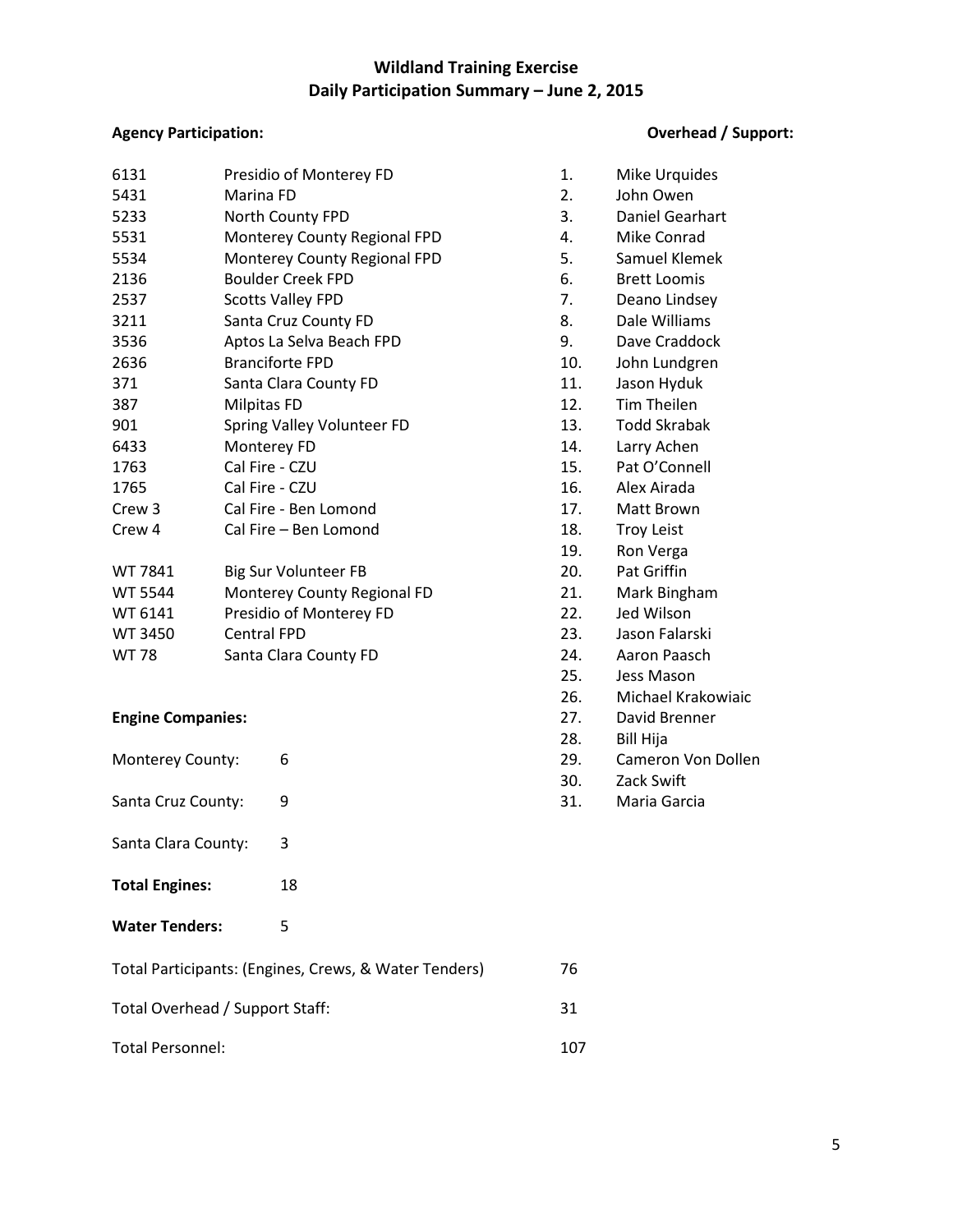#### **Wildland Training Exercise Daily Participation Summary – June 4, 2015**

| 6131         | Presidio of Monterey FD     | 1.  | <b>Edmond Rodriguez</b> |
|--------------|-----------------------------|-----|-------------------------|
| 5431         | Marina FD                   | 2.  | Chris Orman             |
| 5233         | North County FPD            | 3.  | Daniel Gearhart         |
| 5531         | Monterey County Regional FD | 4.  | Mike Conrad             |
| 5534         | Monterey County Regional FD | 5.  | Alex Airada             |
| 7834         | <b>Big Sur Volunteer FB</b> | 6.  | <b>Brett Loomis</b>     |
| 7831         | Big Sur Volunteer FB        | 7.  | Deano Lindsey           |
| 2537         | <b>Scotts Valley FPD</b>    | 8.  | Eric Hanzelka           |
| 3536         | Aptos La Selva Beach FPD    | 9.  | Chris Vaughn            |
| 2632         | <b>Branciforte FPD</b>      | 10. | John Lundgren           |
| 2136         | <b>Boulder Creek FPD</b>    | 11. | Jason Hyduk             |
| 2320         | Felton FPD                  | 12. | Tim Theilen             |
| 1763         | Cal Fire - CZU              | 13. | <b>Todd Skrabak</b>     |
| 1765         | Cal Fire - CZU              | 14. | Larry Achen             |
| 3438         | <b>Central FPD</b>          | 15. | Pat O'Connell           |
| 357          | La Honda FB                 | 16. | Mark Bingham            |
| 3134         | Santa Cruz City FD          | 17. | Pat Griffin             |
| 387          | Milpitas FD                 | 18. | Jed Wilson              |
| 382          | Santa Clara County FD       | 19. | Jess Mason              |
| 901          | Spring Valley Volunteer FD  | 20. | Kendall Pearson         |
|              |                             | 21. | Reggie Williams         |
| WT 7840      | <b>Big Sur Volunteer FB</b> | 22. | Jim Delucchi            |
| <b>MT 72</b> | Santa Clara County          | วว  | Aaron Daacch            |

| 11. UTV | <b>DIE JUI VUIDILLET DE</b> | LL.  | JIIII DURUUIII    |
|---------|-----------------------------|------|-------------------|
| WT 78   | Santa Clara County          | -23. | Aaron Paasch      |
| WT 3450 | Central FPD                 | 24.  | Elaney Karabetsos |
| WT 5544 | Monterey County Regional FD | 25.  | Dave Craddock     |

#### **Engine Companies:**

| Monterey County:                | 7                                             |     | 23.<br>30.<br>31. | Caniciun vun<br>William Hija<br>Maria Garcia |
|---------------------------------|-----------------------------------------------|-----|-------------------|----------------------------------------------|
| Santa Cruz County:              | 10                                            |     | 32.<br>33.        | Zack Linnanne<br>John Wider                  |
| Santa Clara County:             | 3                                             |     |                   |                                              |
| <b>Total Engines:</b>           | 20                                            |     |                   |                                              |
| <b>Water Tenders:</b>           | 4                                             |     |                   |                                              |
|                                 | Total Participants: (Engines & Water Tenders) | 78  |                   |                                              |
| Total Overhead / Support Staff: |                                               | 33  |                   |                                              |
| Total Personnel:                |                                               | 111 |                   |                                              |

#### **Agency Participation: Overhead / Support:**

| 1.               | <b>Edmond Rodriguez</b>  |
|------------------|--------------------------|
| $\overline{2}$ . | Chris Orman              |
| 3.               | Daniel Gearhart          |
| 4.               | Mike Conrad              |
| 5.               | Alex Airada              |
| 6.               | <b>Brett Loomis</b>      |
| 7.               | Deano Lindsey            |
| 8.               | Eric Hanzelka            |
| 9.               | Chris Vaughn             |
| 10.              | John Lundgren            |
| 11.              | Jason Hyduk              |
| 12.              | <b>Tim Theilen</b>       |
| 13.              | <b>Todd Skrabak</b>      |
| 14.              | Larry Achen              |
| 15.              | Pat O'Connell            |
| 16.              | Mark Bingham             |
| 17.              | Pat Griffin              |
| 18.              | Jed Wilson               |
| 19.              | <b>Jess Mason</b>        |
| 20.              | <b>Kendall Pearson</b>   |
| 21.              | Reggie Williams          |
| 22.              | Jim Delucchi             |
| 23.              | Aaron Paasch             |
| 24.              | <b>Elaney Karabetsos</b> |
| 25.              | Dave Craddock            |
| 26.              | Dave Jensen              |
| 27.              | Lisa Oberdorfer          |
| 28.              | <b>Megan Dixon</b>       |
| 29.              | Cameron Von Dollen       |
| 30.              | William Hija             |
| 31.              | Maria Garcia             |
| 32.              | Zack Linnanne            |
| 33.              | John Wider               |
|                  |                          |
|                  |                          |
|                  |                          |
|                  |                          |
|                  |                          |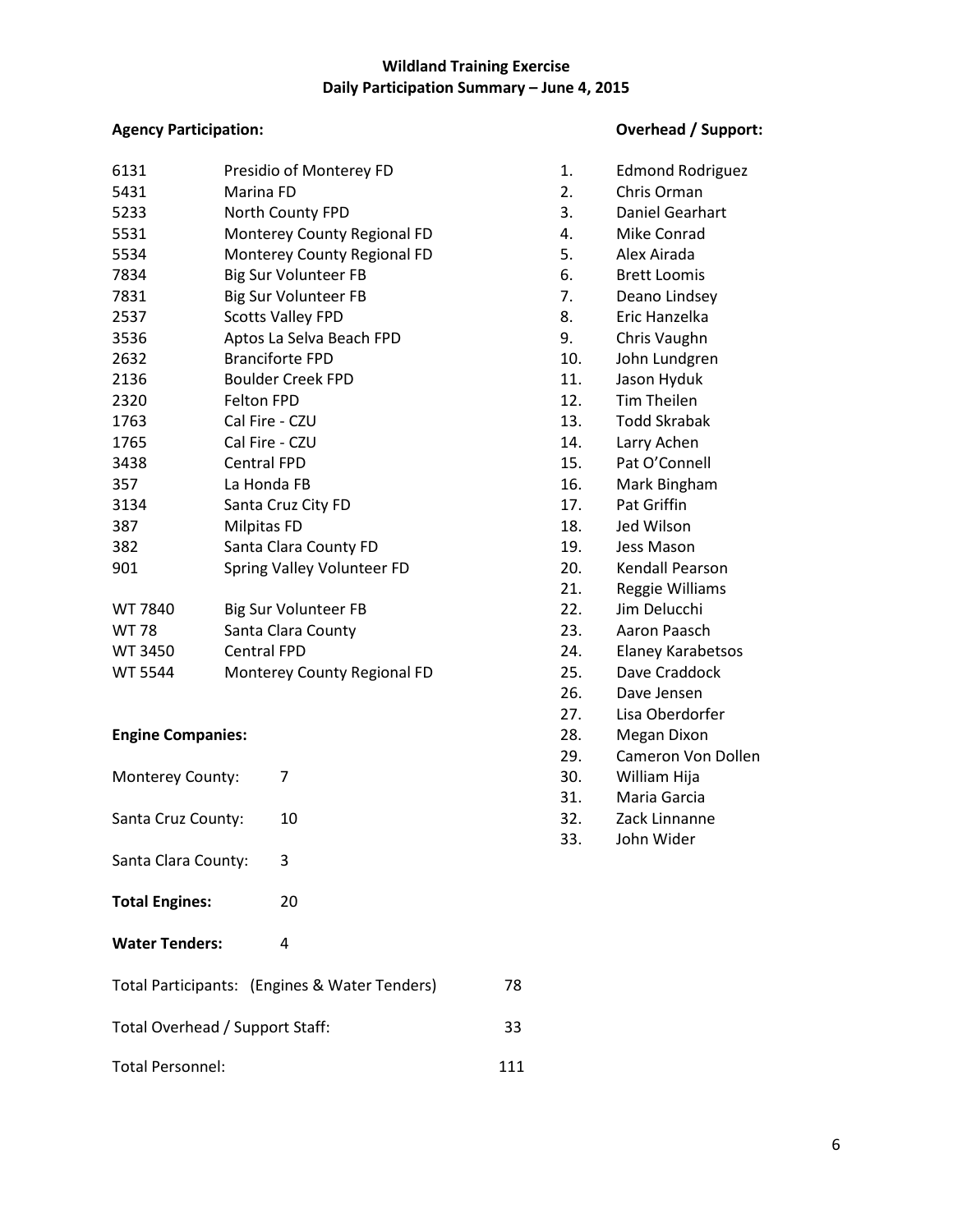### **Wildland Training Exercise Daily Participation Summary – June 6, 2015**

#### **Agency Participation: Overhead / Support:**

| 6131           | Presidio of Monterey FD      | 1.  | <b>Edmond Rodriguez</b> |
|----------------|------------------------------|-----|-------------------------|
| 5431           | Marina FD                    | 2.  | John Owen               |
| 5233           | North County FPD             | 3.  | Daniel Gearhart         |
| 5531           | Monterey County Regional FPD | 4.  | Mike Conrad             |
| 7731           | Cachagua FPD                 | 5.  | <b>Rick Frawley</b>     |
| 7411           | Mid Coast FB                 | 6.  | <b>Brett Loomis</b>     |
| 3437           | <b>Central FPD</b>           | 7.  | Deano Lindsey           |
| 2537           | <b>Scotts Valley FPD</b>     | 8.  | Eric Hanzelka           |
| 3536           | Aptos La Selva Beach FPD     | 9.  | Chris Vaughn            |
| 2632           | <b>Branciforte FPD</b>       | 10. | John Lundgren           |
| 2136           | <b>Boulder Creek FPD</b>     | 11. | Jason Hyduk             |
| 357            | La Honda                     | 12. | Jess Mason              |
| 387            | Milpitas FD                  | 13. | <b>Todd Skrabak</b>     |
| 362            | Palo Alto FD                 | 14. | Larry Achen             |
| 373            | Santa Clara County FD        | 15. | Pat O'Connell           |
|                |                              | 16. | Matt Brown              |
| <b>WT 78</b>   | Santa Clara County FD        | 17. | Peter Robbert           |
| WT 6141        | Presidio of Monterey FD      | 18. | Dan Grebil              |
| WT 7840        | Big Sur Volunteer FB         | 19. | Rob Young               |
| <b>WT 2951</b> | Santa Cruz County FD         | 20. | Pat Griffin             |
|                |                              |     |                         |

#### **Engine Companies:**

| <b>Monterey County</b><br>Santa Cruz County        | 6<br>6 |    | டு .<br>25.<br>26.<br>27. | ווטוווט ואו וסוויו<br>Melody McDonald<br><b>Terri Minogre</b><br>Daniel Mitchell |
|----------------------------------------------------|--------|----|---------------------------|----------------------------------------------------------------------------------|
| Santa Clara County                                 | 3      |    | 28.                       | Cameron Von Doll                                                                 |
| <b>Total Engines:</b>                              | 15     |    |                           |                                                                                  |
| <b>Water Tenders:</b>                              | 4      |    |                           |                                                                                  |
| <b>Total Participants (Engines, Water Tenders)</b> |        | 59 |                           |                                                                                  |
| Total Overhead / Support Staff:                    |        | 28 |                           |                                                                                  |
| <b>Total Personnel:</b>                            |        | 87 |                           |                                                                                  |

| 1.  | <b>Edmond Rodriguez</b> |
|-----|-------------------------|
| 2.  | John Owen               |
| 3.  | Daniel Gearhart         |
| 4.  | Mike Conrad             |
| 5.  | <b>Rick Frawley</b>     |
| 6.  | <b>Brett Loomis</b>     |
| 7.  | Deano Lindsey           |
| 8.  | Eric Hanzelka           |
| 9.  | Chris Vaughn            |
| 10. | John Lundgren           |
| 11. | Jason Hyduk             |
| 12. | Jess Mason              |
| 13. | <b>Todd Skrabak</b>     |
| 14. | Larry Achen             |
| 15. | Pat O'Connell           |
| 16. | Matt Brown              |
| 17. | Peter Robbert           |
| 18. | Dan Grebil              |
| 19. | Rob Young               |
| 20. | <b>Pat Griffin</b>      |
| 21. | Mark Bingham            |
| 22. | Jed Wilson              |
| 23. | <b>Wally Finck</b>      |
| 24. | Mike Krisman            |
| 25. | Melody McDonald         |
| 26. | <b>Terri Minogre</b>    |
| 27. | <b>Daniel Mitchell</b>  |
| 28. | Cameron Von Dollen      |
|     |                         |
|     |                         |
|     |                         |
|     |                         |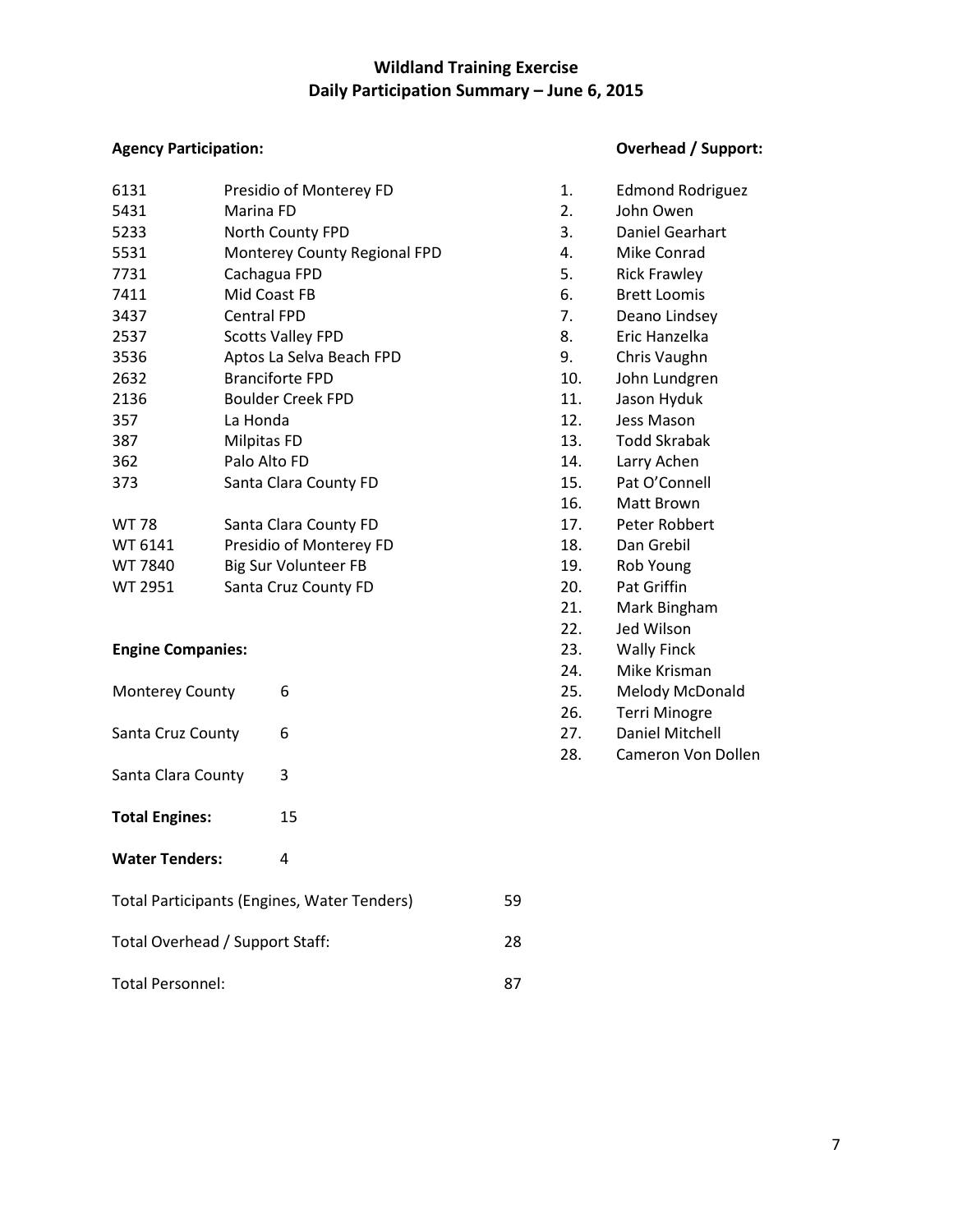#### **Pre-Event Planning Summary:**

Following a successful partnership between the Monterey County Fire Training Officers Association and the Santa Cruz Training Officers Association for the planning and implementation of the 2014 Wildland Training Exercises, the consensus was reached in late 2014 that the partnership should continue for the 2015 Wildland Training Exercises.

During the past few years, informal discussions at various levels occured concerning the possibility of bringing back the full four-day Wildland Fire School. These discussions continue to remain informal and although the notion of returning to the four-day school remains a topic of discussion, serious efforts to once again offer the four-day Wildland Fire School remain elusive.

During the Monterey County Fire Training Officers Association (MCFTOA) general membership meeting on October 9, 2014, retired Chief Daniel Gearhart asked Monterey County Fire Chiefs Association (MCFCA) president Chief Brian Dempsey what the level of interest was from the Chief's Association on bringing back, and supporting, the full four-day Wildland Fire School. Chief Dempsey acknowledged that the full-four day Wildland Fire School was a major undertaking that involved a tremendous amount of planning and logistics. After considering and discussing several issues relating to the amount of individual participation needed for a full four-day Wildland Fire School, the consensus was to continue with the existing format and to strongly encourage agencies and personnel to support the ongoing efforts of providing future wildland training opportunities offered by the MCFTOA and the Santa Cruz County Training Officers (SCCTO)

On October 16, 2014, retired Chief Daniel Gearhart and MCFTOA president Captain Jason Black attended the monthly meeting of the Monterey County Fire Chiefs Association. An agenda item for the meeting was an update on the MCFTOA activities that included a specific discussion on the future format of the Wildland Training Exercises. During the meeting, the direction from the Chiefs Association was to have the MCFTOA continue with offering the three single-day wildland training exercises in partnership with the Santa Cruz County Training Officers. Retired Chief Gearhart stressed the importance of needing increased participation from Monterey County agencies, both overhead personnel and engine company attendance, for the assured success of future wildland training exercises.

In early November 2014, retired Chief Daniel Gearhart, the Planning Section Chief, spoke with Assistant Chief Clinton Tolle from the Fort Hunter Liggett Fire Department. Chief Tolle stated that there had been no negative fallout, either from the Fort Hunter Liggett military command or the Fort Hunter Liggett fire department, concerning the incident on the final day of the exercises earlier in the year. Chief Tolle said that the Fort Hunter Liggett fire department fully supports continued wildland training exercises sponsored by the MCFTOA and the SCCTO. Chief Tolle stated that Training Area 12B remains available as the designated wildland training area. During the same discussion, the dates of June 2, 4, and 6, 2015 were proposed for the 2015 Wildland Training Exercises.

On December 10, 2014, a wildland committee meeting was held at the MPC Public Safety Training Center. During that meeting items discussed included: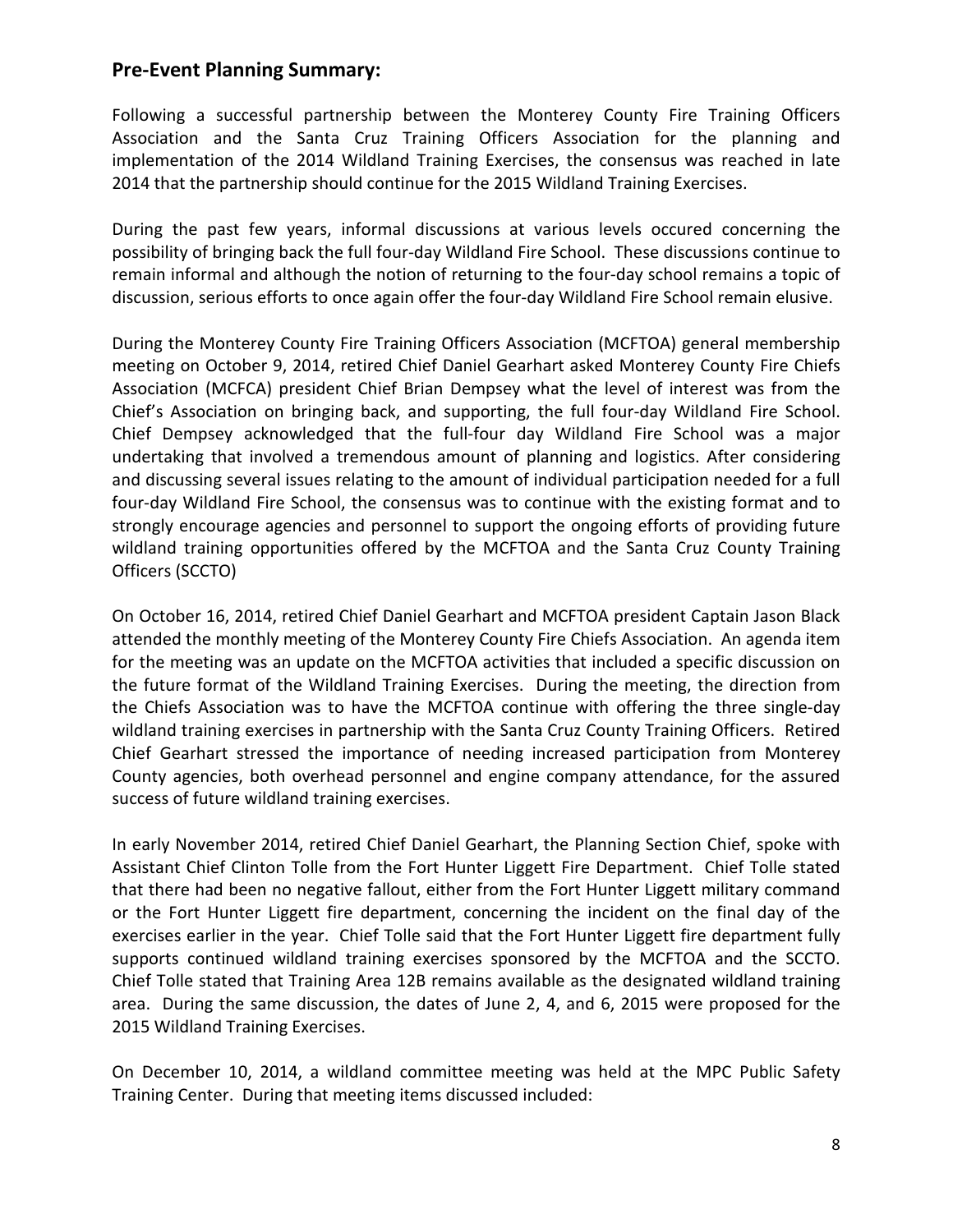- A review of the 23 recommendations for the 2014 After Action Report.
- The establishment of June 2, 4, and 6, 2015 as the dates for the 2015 exercises.
- The need for having a radio repeater system for the command frequencies.
- Maintaining the partnership with the Santa Cruz County Training Officers.
- Reaching out to other counties, and to Cal Fire BEU, for increased participation.
- Developing a transition plan in the event of an escape / incident.
- Increasing overhead opportunities and task book sign-offs.
- The "training to incident" situation that occurred during the 2014 exercises due to extreme fire behavior.
- The importance of having increased "in-county" overhead and agency participation.
- Providing training opportunities for "recruit" level wildland training.
- The inclusion of "Branches" for geographical areas.
- Encouraging broad-based participation from local agencies for overhead and support positions.

On January 22, 2015, Division Chief Mike Conrad started the process for completing and submitting the Training Support Request (TSR) that would ultimately need approval from Range Control at Fort Hunter Liggett. It was agreed to wait until after a scheduled meeting with the Fort Hunter Liggett fire department on February 10, 2015 to submit the TSR to the Fort Hunter Liggett Range Control.

On February 9, 2015, a detailed email notification was sent to all Monterey County agencies, and forwarded to the Santa Cruz County Training Officers, officially announcing the dates of the 2015 Wildland Training Exercises, the intent to have monthly Wildland Training Exercises planning meetings, and a request that overhead and support assistance was vitally needed.

On February 10, 2015, MCFTOA wildland committee members and the SCCTO met at Fort Hunter Liggett with the Fort Hunter Liggett Fire Department to officially establish dates and needed responsibilities. During this meeting, the dates of June 2, 4, and 6, 2015 were proposed and agreed upon. On the same day, a site visit was conducted in Training Area 12B.

During the Wildland Training Exercise committee meeting on March 10, 2015, Chief Pat O'Connell announced that the Santa Clara County Fire Department was very interested in attending the training exercises and would most likely be able to send a Strike Team of engines along with a Strike Team Leader. Being it was likely that with the addition of Santa Clara County, there could be between  $15 - 20$  engines per day, it was agreed to expand the daily operation from two branches to three branches. Based on an undetermined about of overhead availability, the decision was made to limit the exercises to three branches with a maximum of 24 engines per day. The desired amount would be between  $5 - 7$  engines per branch.

Additionally, Captain Sam Klemek of the Salinas Fire Department was announced as the Communications Unit Leader, Jess Mason of the Big Sur Volunteer Fire Brigade as the Water Supply Officer, and Captain Deano Lindsey of the Monterey County Regional Fire District as the Logistics Section Chief.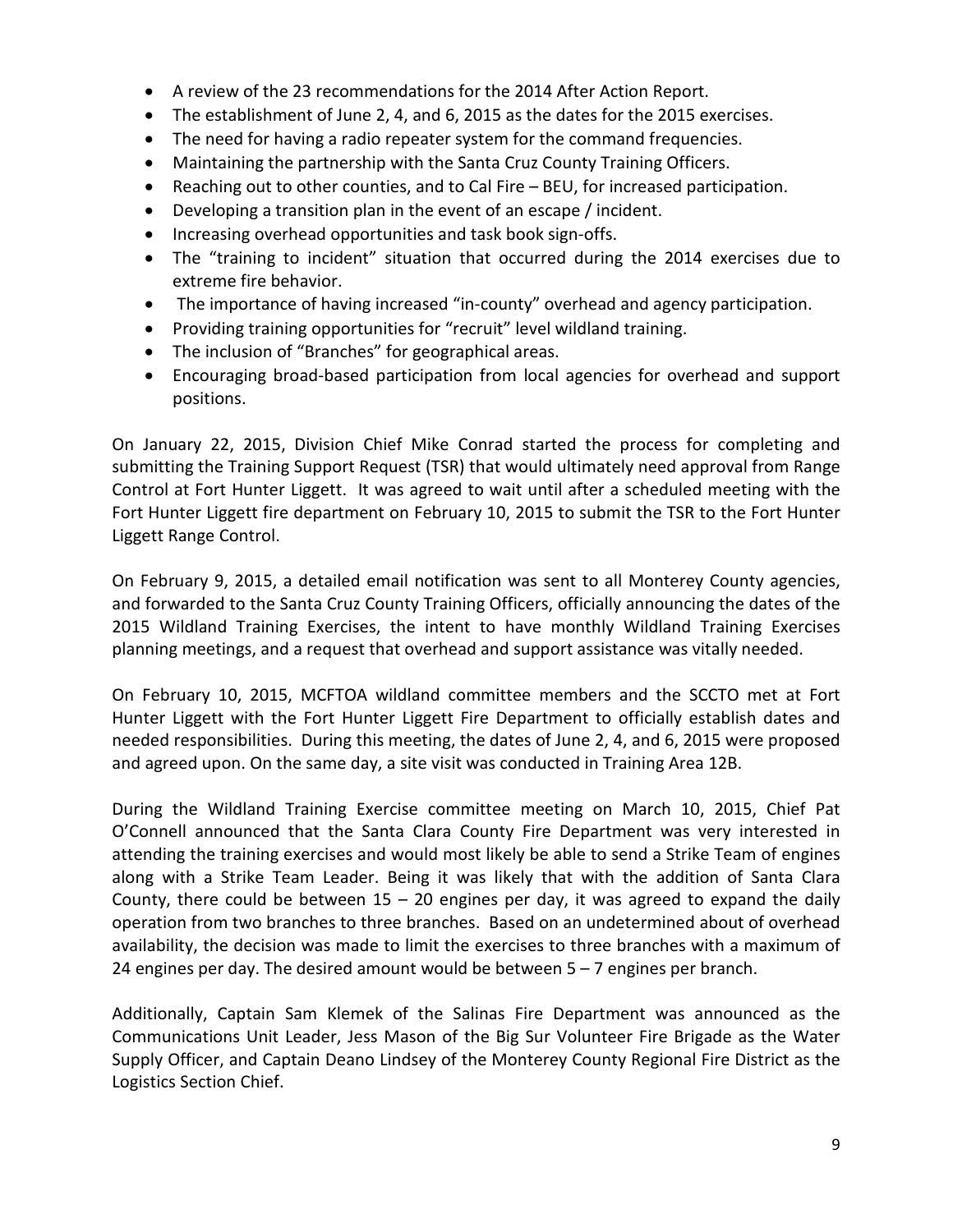During the meeting, Captain Klemek said that a portable repeater would be available for the command frequency and that Command 5390 would be participating on all three days. Also during the meeting, the dates of May  $12^{th}$  and  $13^{th}$  were announced by Chief Pat O'Connell for the off-road driving class at Fort Hunter Liggett. Additionally, Captain Aaron Young from Cal Fire BEU said that a Cal Fire Hand Crew and Helicopter 406 would like to participate in the exercises. The plan would be for the hand crew and Copter 406 to conduct an independent training exercise, within Training Area 12B and under the training exercise IAP, on one or more days during the exercises. It was agreed to allow Cal Fire BEU to conduct an independent training exercise within the designated training area.

On March 22, 2015, an informational flyer and registration form for the Wildland Training Exercises were sent to all Monterey County fire agencies and the Santa Cruz County Training Officers with a registration deadline of May 1, 2015. Contained within the email was another appeal for overhead and support personnel assistance for the training exercises.

On April 22, 2015, the Planning Section Chief and the Deputy Planning Section Chief met in Seaside, CA. to review planning up until that day.

On April 24, 2015, notification was made to the Monterey Bay Unified Air Pollution Control District (MBUAPCD) notifying the agency of our intent to conduct the wildland training exercises at Fort Hunter Liggett on June 2, 4, & 6, 2015. The MBUAPCD later approved the exercises and requested an updated training authorization letter from the Monterey County Fire Chiefs Association, and same-day notifications on the individual burn days.

On April 25, 2015, an informational flyer and registration form was sent to all Monterey, Santa Cruz, and San Benito County agencies for an S-219 Ignition Operations class scheduled for May 18 – 22, 2015 at Fort Hunter Liggett as part of the ongoing wildland training program.

On April 27, 2015, an informational flyer and registration form was sent to all Monterey, Santa Cruz, and San Benito County agencies announcing an Off-Road Driving Skills class scheduled for May  $12^{th}$  or May  $13^{th}$ , 2015 at Fort Hunter Liggett. The class would be limited to (5) engines per day and would be free of charge.

On May 4, 2015, due to low registrations, the Off-Road Driving Skills Class was opened to all agencies.

On May 12, 2015, due to extremely low registrations, actually no registrations, the S-219 class scheduled for May 18 – 22, 2015 was cancelled.

On May 13, 2015, communication was made with Deputy Chief Tony Bowden of the Santa Clara County Fire Department. Chief Bowden was informed that due to a yet undetermined amount of available overhead personnel, the Santa Clara County Fire Department participation would be limited to (3) engines per day. Additionally, it was requested that Santa Clara County FD bring a Strike Team Leader and a water tender on each day of the training.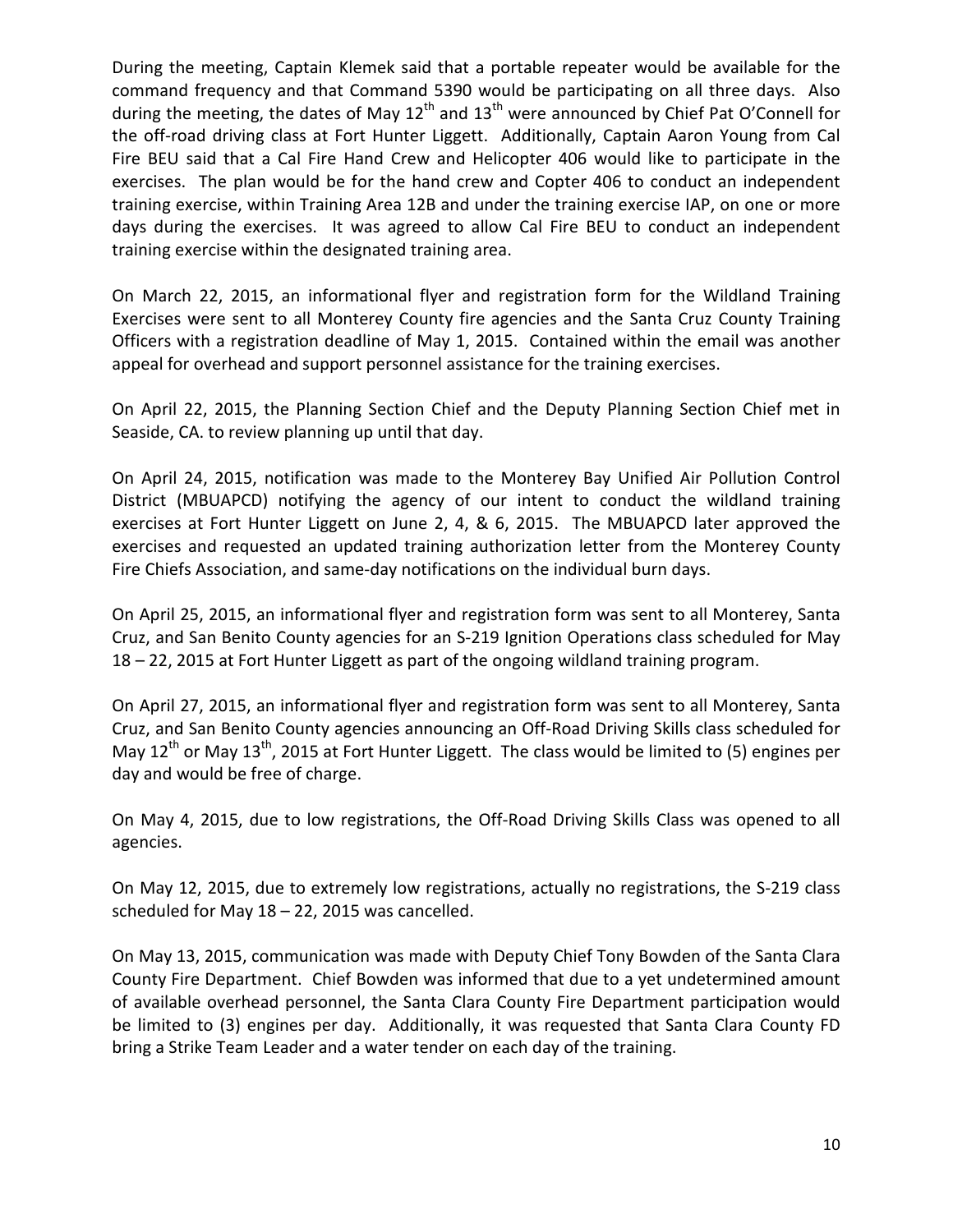On May 12<sup>th</sup> and May 13<sup>th</sup>, 2015, the Off Road Driving Skills class was conducted at Fort Hunter Liggett. A full class was held with (5) engines participating on both days.

On May 14, 2015, during the regularly scheduled meeting of the wildland planning committee, Deputy William Hija from the Monterey County Sheriff's Office informed the group that the Monterey County Sheriff's Office Radio Communications Support Team will deploy a portable repeater on the top of "Peanut Hill" on the first day of the exercises. Radio Support team members will be lowered from CHP Helicopter H-70 onto the hilltop site to deploy and activate the repeater as a deployment training exercise. The Radio Support team members will be onsite all three days to ensure the activation and operation of the portable repeater. Also during the meeting, Cal Fire BEU Battalion Chief Brian Nichols stated that Cal Fire BEU would not be participating in the exercises, either as attendees or overhead personnel, due to Cal Fire's recent order to discontinue all open burning on SRA lands.

Also during this meeting, based on previous discussions, there was a desire from the MCFTOA to make the Wildland Training Exercises a Countywide Movement Drill. The concept was that Monterey County resources would be paged out each morning, meet at a predesignated rendezvous point, form up as a Strike Team, and then travel together to the training ground. Additionally, mutual aid would be requested from Santa Cruz and Santa Clara County as part of the drill. The coordination of this activity was assigned to a member of the wildland committee. However, the planned movement drill for the three training days did not occur.

On May 20, 2015, a final planning meeting and site visit was conducted at Fort Hunter Liggett. The meeting finalized operations plans and the site visit determined that the water supply and fuel conditions were adequate for conducting the wildland training exercises. During the site visit, it was noticed that CAL Fire BEU Hand crews were preparing areas within Branch 3 and 5A for a S-234 class scheduled for the following week.

On May 21, 2015, Retired Chief Daniel Gearhart and Fire Chief Pat O'Connell attended the joint meeting between the Monterey County Fire Chiefs Association and the Santa Cruz County Fire Chiefs Association in Moss Landing, CA. During that meeting, Chief O'Connell and Chief Gearhart gave a report on the upcoming wildland training exercises and a final plea for additional overhead personnel support.

On May 27, 2015, an overhead personnel and resource assignment meeting was held in Aptos, CA. During the meeting, overhead personnel were given final assignments and engine company participants were assigned to the three different branches.

On May 28, 2015, notification was sent to CAL OES Region II Assistant Chief John Clary informing him of the upcoming exercises and the anticipated agency participation.

On May 29, 2015, a final site visit in Training Area 12B was conducted by the Planning Section Chief, Retired Chief Daniel Gearhart. During the site visit it was discovered that the Cal Fire BEU S-234 class on the previously three days had burned pretty much all of Branch 5A, the southernmost portion of Branch 3, and southeast corner of Branch 3. It was determined that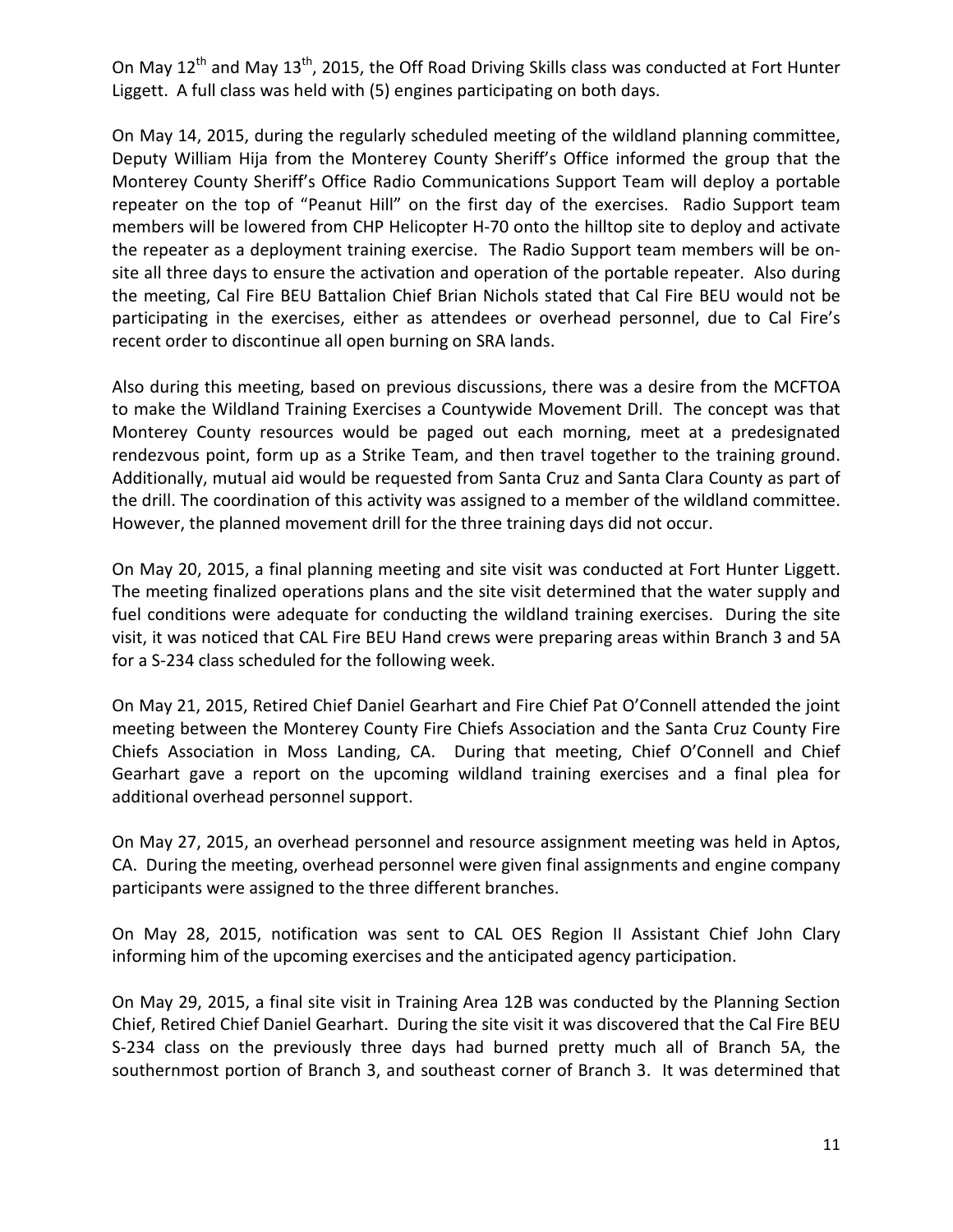the burned area would not have a significant impact on the upcoming wildland training exercises.

Also on May 29, 2015, the Incident Action Plan (IAP) for June 2, 2015, was sent to all appropriate personnel and agencies. An updated IAP was available on the morning on June 2, 2015 and distributed during the check-in process.

#### **Pre-Event Planning**

#### **Advertising / Registration:**

On March 22, 2015 notification was sent to all Monterey, Santa Cruz, and San Benito County fire agencies officially announcing the 2015 wildland training exercises. The email notification contained an informational flyer and an electronic PDF "fill-in" registration form that was designed to be completed and returned via email. A registration deadline was established for May 1, 2015 at 1700 hours. Several reminder emails concerning registration were sent to all agencies prior to the deadline.

On May 13, 2015, after several prior informal contacts with the Santa Clara County Fire Department, the Wildland Training Exercises were officially opened for participation from the Santa Clara County Fire Department. The Santa Clara County Fire Department was advised that due to an undetermined number of available overhead personnel, participation from Santa Clara County would be limited to (3) engines per day. We also requested that the Santa Clara County Fire Department provide a Strike Team / Task Force Leader and a water tender on all the days of their participation. The Santa Clara County Fire Department agreed to the conditions and informed us that the three engines would be from three different agencies in Santa Clara County. The Santa Clara County Fire Department maintains a partnership with other neighboring agencies within Santa Clara County for wildland responses. The Santa Clara County Fire Department subsequently provided a registration form outlining the different agencies that would be attending on each of the three days.

As with the 2014 exercises, a registration fee of \$10.00 per person, per day, was established for the wildland training exercises. After the exercises were completed, invoices were sent to all agencies that had resources and personnel participating. The total amount invoiced to all agencies was \$2,830.00. (283 personnel)

#### **Fort Hunter Liggett Fire Department:**

In November 2014, contact was made with the Fort Hunter Liggett Fire Department to begin the planning process for the 2015 wildland training exercises. At that time, we were authorized to use the same training area as in 2014, Training Area 12B. The area is about 1000 acres divided into (7) sections, designated as Branches, each section separated by various dirt roads.

On February 10, 2015, a pre-event / site visit was conducted at the Fort Hunter Liggett Fire Department. Present at the meeting were representatives from the Monterey County Fire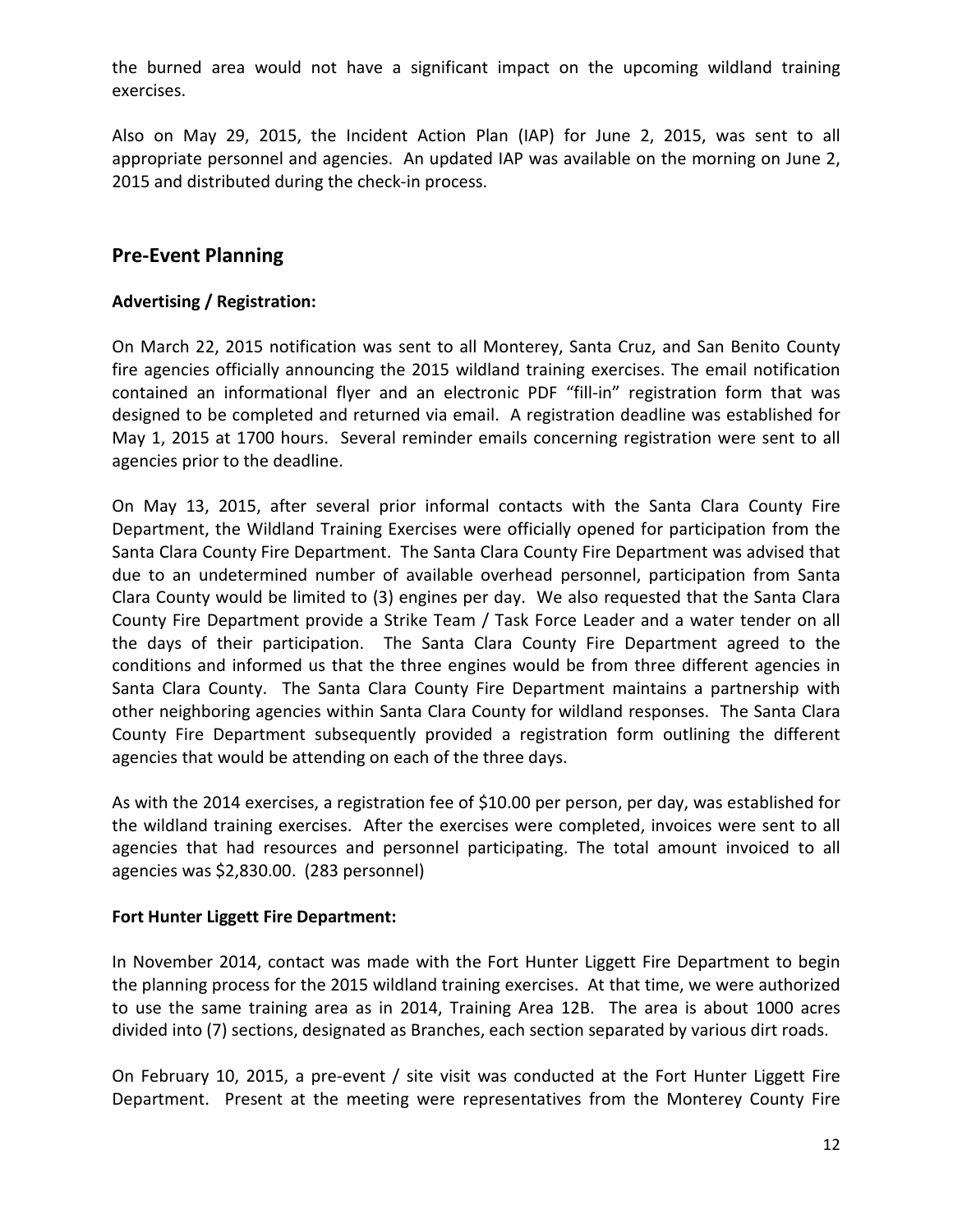Training Officers, the Santa Cruz County Training Officers, and the Fort Hunter Liggett Fire Department. During the meeting the dates of June 2, 4, and 6, 2015 were finalized, Training Area 12B was confirmed, and an agreement was reached to offer an off-road driving skills class, and a S-219 Ignition Operations class. These classes would be in conjunction with the Fort Hunter Liggett Fire Department as part of a wildland training package available to Monterey, Santa Cruz, and San Benito County fire agencies. Additionally, a site visit was conducted at Training Area 12B.

During the site visit discussions occurred that included increasing the size of the training area, an appropriate area for a command post / basecamp, and an evaluation of the water sources in the area. Concerning water supply, the attending personnel found it encouraging that Nacimiento River was flowing at near full capacity and the primary natural water source at the river for the exercises was at a full level.

On May 20, 2015, a final site visit and meeting with Fort Hunter Liggett FD personnel was held at Fort Hunter Liggett. During the site visit, the fuels and water supply at Training Area 12B were evaluated and determined to be a "Go" status for the training exercises on June 2, 4, and 6, 2015.

During the site visit, we noticed Cal Fire BEU hand crews cutting hand lines in Branch 3 and 5A. We spoke with the Hand Crew Captain who said the hand lines were in preparation for an S-234 Ignition Operations class, sponsored by Cal Fire BEU, scheduled for the following week. The Captain said that the plan for the S-234 class was to only burn in the area of Branch 5A and the southeast corner of Branch 3. While at the site, we spoke with FHL FD Assistant Chief Jeff Minetti who apologized for the miss-communication about the upcoming Cal Fire BEU S-234 class.

#### **Training Support Request (TSR) – Fort Hunter Liggett Range Control:**

In accordance with Fort Hunter Liggett Range Control procedures, a Training Support Request (TSR) was required for the wildland training exercises during the dates and location desired. The Training Support Request was initiated on January 22, 2015, and completed by the Deputy Planning Section Chief, Mike Conrad, and the Planning Section Chief, Daniel Gearhart. Once completed, the TSR was submitted to the Fort Hunter Liggett Fire Department for their review and submittal to Range Control on February 10, 2015.

On February 12, 2015, we received notification from Range Control that our TSR had been approved for the dates and times requested. Along with the approval, we were advised by Range Control that the dates of June  $2^{nd}$  and June  $4^{th}$  were clear but that there was a possible conflict with military training operations in Training Area 12B on June 6, 2015. Range Control advised that they would contact the military unit scheduled for training that day to determine if any conflicts are anticipated. At a later date, we were advised by Range Control that the military units would not be arriving until the evening of June 6, 2015 and that there should not be any conflict. As a precaution, Range Control requested that we agree to a Concurrent Training Agreement for the date of June 6, 2015 in the event that training activities did indeed overlap. We agreed to the request and a Concurrent Training Agreement was put in place.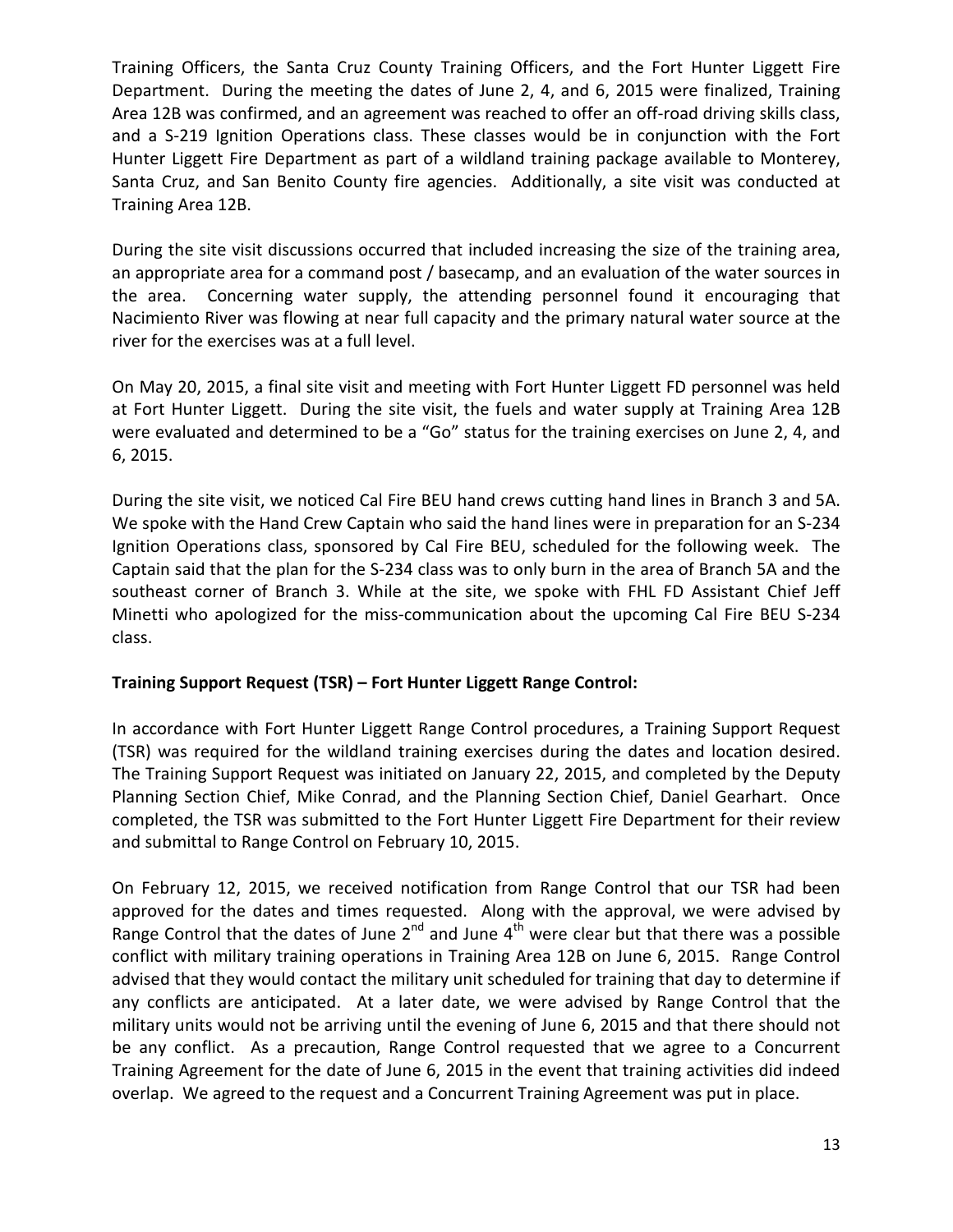On June 6, 2015, military units were noticed in the area of Branch 4 later in the day. The presence of military units in Training Area 12B on June 6, 2015, did not pose any conflicts with the wildland training exercises.

As required by Range Control, a portable radio was issued each day by Range Control and was on-site at the Command Post. Range Control was advised at the beginning of each day as the burning scenarios started, and at the conclusion of each day when the burns were ending.

#### **Monterey Bay Unified Air Pollution Control District:**

On April 24, 2015, the Monterey Bay Unified Air Pollution Control District was contacted and advised of our intent to conduct the wildland training exercises on June 2, 4, and 6, 2015 at Fort Hunter Liggett. The MBUAPCD was advised that the burns were strictly "fire department training burns" and that each one of our burning scenarios would remain between  $2 - 3$  acres in size. In a later telephone call to Bob Nunes of the MBUAPCD, the MBUAPCD approved the request under the provision of fire department training activities. The MBUAPCD requested a "same-day" notification for the three days of the training. This request was fulfilled by a phone call to the MBUAPCD office on the morning of each exercise. Information concerning the training exercises appeared on the MBUAPCD website in the "Prescribed Burn" section prior to the training.

As with the same requirement in 2014, the MBUAPCD requested an authorization letter from a "Public Officer" stating that the training was "…necessary for the instruction of public employees…" The MBUAPCD cited Rule 438, Part 2.43 "Training Burn for the Instruction of Public Employees." The section reads as follows:

*"A public officer is authorized to set or permit a fire when such fire is, in his or her opinion, necessary for the instruction of public employees in the methods of fighting fire per Health and Safety Code Section 41801(b). A training burn typically involves burning less than 40 acres of vegetation. See also Sections 1.3.1, 1.3.2 and 1.3.3 above."*

In response to the request from the MBUACPD, Chief Edmond Rodriguez, president of the Monterey County Fire Chiefs Association, sent a letter dated April 30, 2015 to the MBUAPCD stating that "This mission critical training is vital to the safety of our firefighters who are deployed statewide during fire season and to the communities they are to protect." The letter satisfied the request from the Monterey Bay Unified Air Pollution Control District.

#### **Media Outreach:**

Over the past few years, significant efforts were placed on reaching out to local media outlets. Actual results from this outreach yielded a limited response from the media. It was felt that efforts in this area should be re-directed to planning and operational issues. It was also felt that that media may want to focus more on the potential for burns escaping and conducting wildland firefighting training burns during drought conditions, as opposed to the value and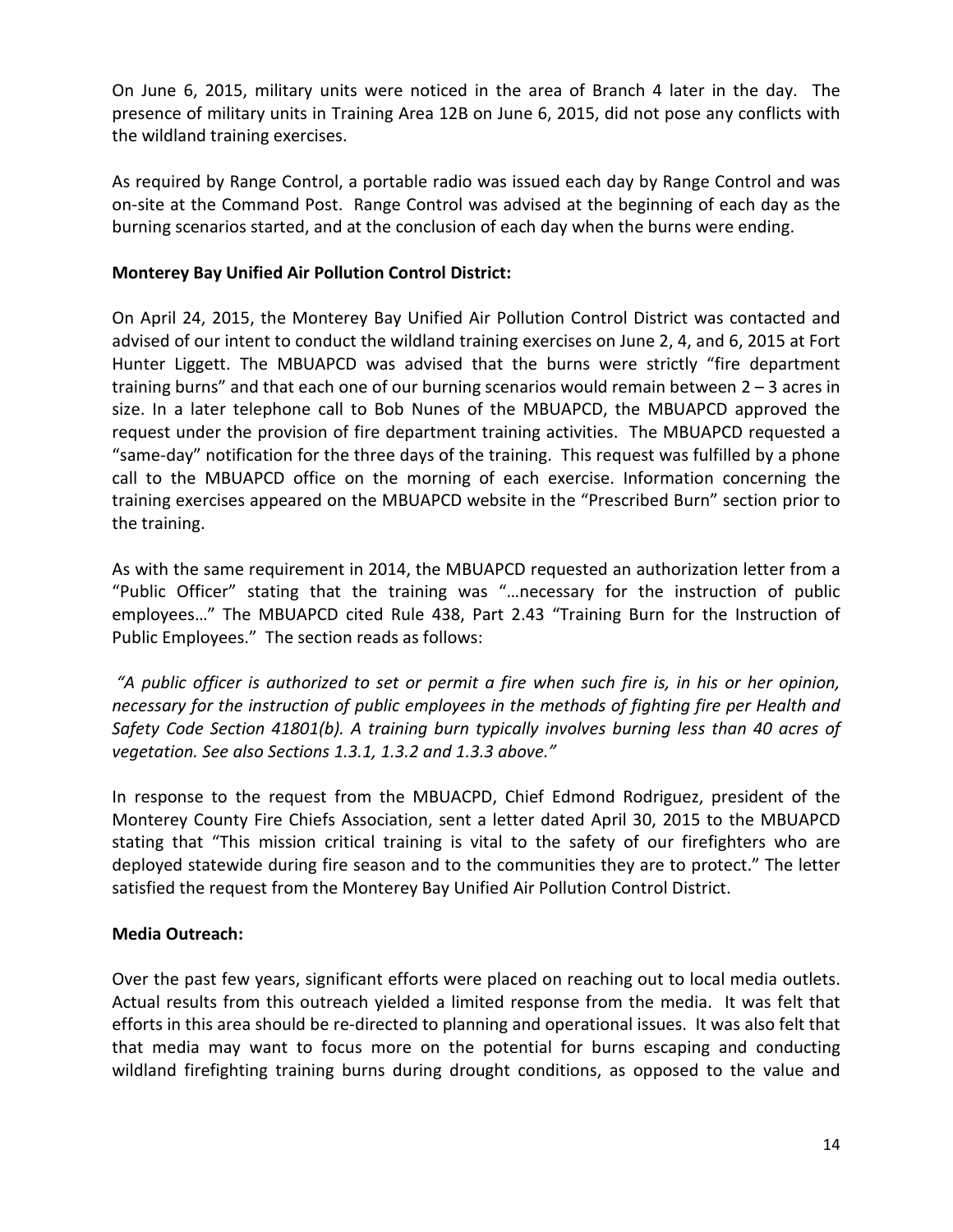benefit of live-fire wildland training. With that, there were no efforts to reach out to local media.

#### **Monterey Peninsula College:**

As with other Monterey County fire service agencies, the MCFTOA maintains a "Contract for Academic Services" with Monterey Peninsula College. This program provides reimbursements for agencies that run their training through MPC. Starting in 2014, Monterey Peninsula College (MPC) began phasing out paper "application for admission" forms and initiated an on-line application process. An Application for Admission is required for any specialized training class outside of the regular agency contracted hours. It was understood that in order to register the participants through MPC, all attendees would need to complete the on-line registration process through the MPC website.

The MCFTOA felt that it would be a challenge to capture all the attendees of the exercises since some of the agencies do not know who the attending personnel are until the morning of the exercises. Registering of the morning of the exercises would be difficult and it was believed that an appreciable number of attendees may be excluded from the registration process. With these considerations, the decision was made to not process the training exercises through Monterey Peninsula College. Without the MCFTOA running the class through Monterey Peninsula College, local agencies would be free to submit the hours to MPC as part of their own "Contract for Academic Services."

#### **S-219 Ignition Operations Class:**

As a lead-in to the Wildland Training Exercises, an S-219 Ignition Operations class was scheduled for May 18 - 22, 2015 at Fort Hunter Liggett. The class would be taught by instructors from the Fort Hunter Liggett Fire Department and the cost of the class would be \$75.00 per person. The class was to be open to fire service employees from Monterey, Santa Cruz, and San Benito Counties.

On April 25, 2015, an informational flyer and registration instructions were delivered to all Monterey, Santa Cruz, and San Benito County fire agencies. Prospective students were advised to email the registration form to the email address of the MCFTOA, [mcftoa@gamil.com,](mailto:mcftoa@gamil.com) and to pay for the class registration fee on the MCFTOA website using either PayPal of a credit card.

Once students submitted the class registration forms, they were to be provided with instructions for the pre-course work.

As of May 4, 2015, there were (0) registrations for the S-219 class. With that, the decision was made to allow open registration for the class. On the same day, the S-219 informational flyer and registration were posted on the MCFTOA website as open registration. Additionally, the class flyer was sent to the Northern California Training Officers Association for wide distribution.

On May 12, 2015, with (0) registrations received, the decision was made to cancel the S-219 class.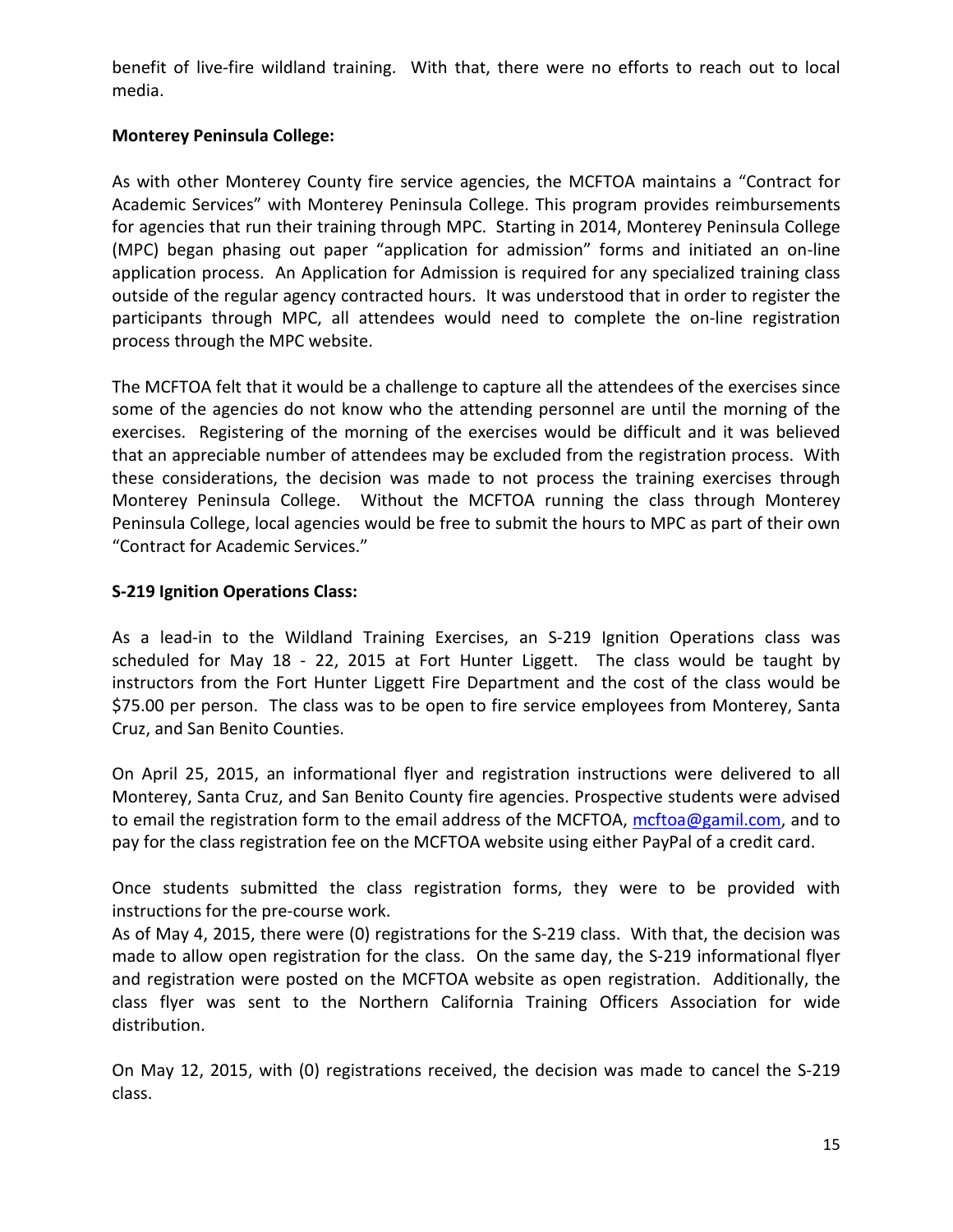#### **Off-Road Driving Skills Class:**

As part of the wildland training program for 2015, an Off-Road Driving Skills Class was developed by the Fort Hunter Liggett Fire Department. The class was designed for Type III engines. The majority of the class would be a 50 mile challenging off-road driving course on the property of Fort Hunter Liggett. The training would entail a brief classroom session in the morning and then the Type III engines would be escorted on the course by Fort Hunter Liggett Fire Department personnel. The class was scheduled as two separate sessions, May  $12<sup>th</sup>$  and May  $13^{th}$ , 2015.

The class was limited to (5) Type III engines per day, with a maximum of (3) persons assigned to each engine. There was no cost for the class and agencies / personnel would supply their own fuel, meals, and beverages. The class was originally open to agencies from Monterey, Santa Cruz, and San Benito County fire agencies.

On April 27, 2015, an Off-Road Driving Skills Class information flyer / registration form was sent to all agencies in Monterey, Santa Cruz, and San Benito Counties. On May 4, 2015, due to open slots still being available, the class was made available to all agencies.

The class was conducted on May  $12^{th}$  and May  $13^{th}$  at Fort Hunter Liggett. The class had (5) engines both days. After a short classroom session, the attending engines were escorted on a 50 mile off-road course that was progressively more challenging as the day continued. Due to the success and popularity of the class, plans are being developed to offer the class again prior to the end of the calendar year with regular future classes a distinct possibility.

#### **Operational Summary:**

The goal of the Wildland Training Exercises was to provide (3) single-day wildland firefighting training opportunities for personnel from Monterey, Santa Cruz, San Benito, and Santa Clara County fire agencies. The three-day format was selected to provide training opportunities on three different shift days of the 48 / 96 work schedule. This format would allow agencies the opportunity to send on-duty personnel from each of the three shifts, in addition to the flexibility of deploying resources and personnel based on the needs and abilities of the agency.

The overall goal of the training exercises was to provide live-fire advanced wildland firefighting training under realistic conditions. This goal was indeed met by repeated live-fire mobile attack scenarios presented to the engine companies during each day of instruction.

The exercises were designed as advanced live-fire wildland firefighting training. Agencies were strongly advised to have participating personnel already trained in wildland safety procedures, wildland firefighting tactics and operations, wildland firefighting tools and equipment, wildland fire weather, and fire shelter deployment. Having this accomplished prior to the exercises allowed for the maximum time available dedicated to live-fire training.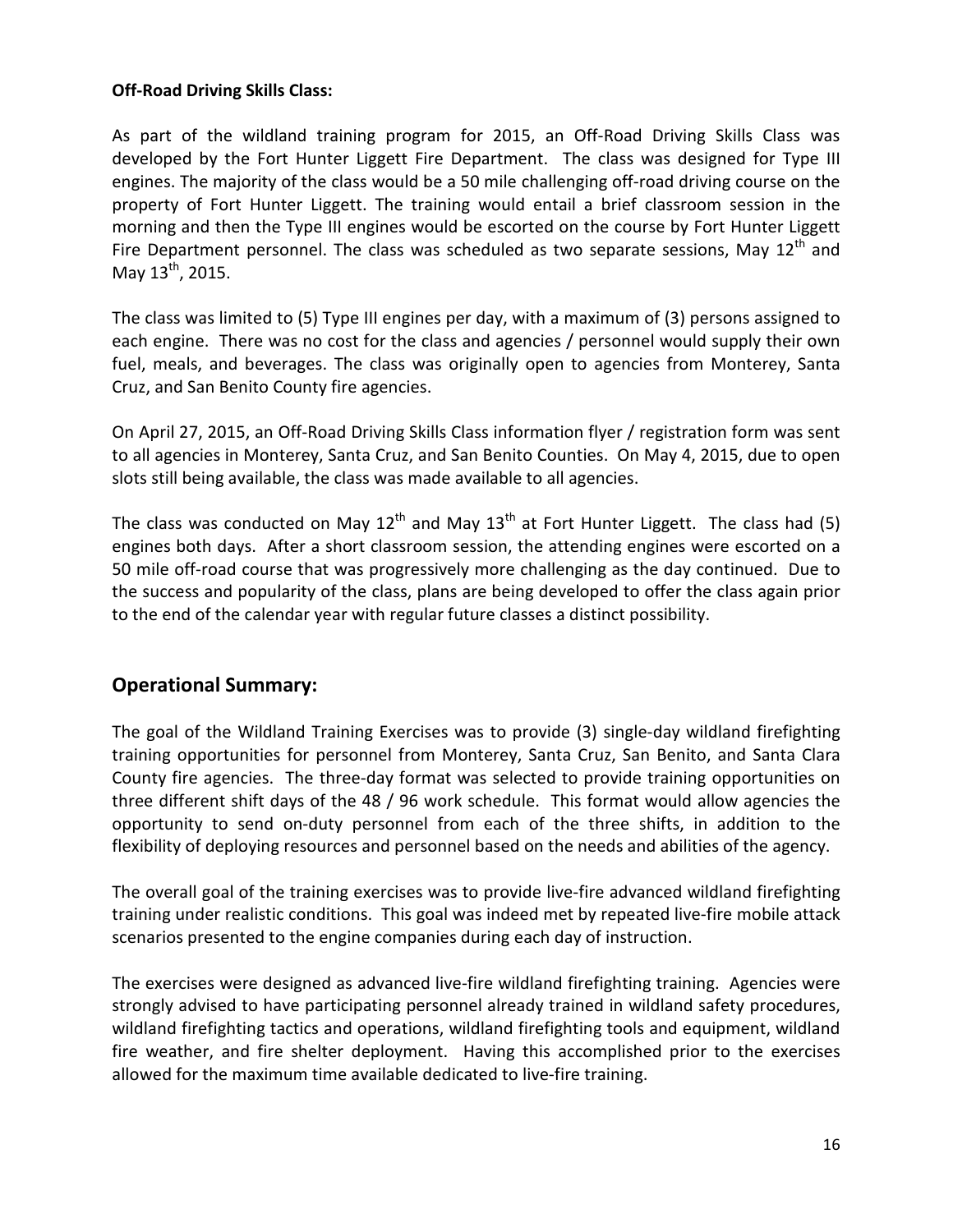Overhead personnel and instructional staff were recruited from various Monterey and Santa Cruz County fire agencies and repeated reminder notices were sent to all agencies asking for overhead personnel support. The minimum operational overhead staffing needed to support three branches were established as (1) Incident Commander, (1- 2) Safety Officers, (3) Branch Directors, (3) Strike Team Leaders, (3) SOFR's and (9) Branch Instructors. Additionally, a minimum standard of (1) water tender per branch was established.

Prior to the exercises, a participation goal was established at between  $15 - 21$  engine companies, with a maximum of (24) engines per day. This would allow for (3) Strike Teams, with between 5 – 7 engine companies per Strike Team, each operating in a designated branch. A total of (7) branches were available within the designated training area. Total engine company participation was ultimately determined by the amount of overhead personnel available to support each day of training.

During the exercises the span of control remained at a reasonable level based on the amount of overhead personnel and student participation. Additional student participation would have required an increase in overhead personnel and logistical support from the Monterey and Santa Cruz County fire agencies.

As initiated in 2013, and utilized since then, participating engines were formed into Strike Teams with a designated Strike Team Leader. Specific geographical areas were designated as Branches in order to identify the specific training area. Each branch was assigned a Branch Director that coordinated all activities within the respective branch. If unfavorable burning conditions were encountered within a branch, Branch Directors had the ability to move to a different branch.

In order to provide more flexibility for moving groups to different areas if needed, and to remain consistent with current out-of-county or in-county deployments, the grouping designations used were Strike Teams with corresponding identifiers of XMY 2175C for Monterey County, XCZ 2327C for Santa Cruz County, and XSC 2314C for Santa Clara County. If the need arose, and a ST operating in Branch 2 required relocation to Branch 4, it was a simple process of re-assigning the ST to Branch 4. This allowed the group to retain the ST designator regardless of where the group was operating.

The use of "Division" designators was considered for identifying a specific training area but was determined that this could lead to confusion when scenario Incident Commanders would identify locations within their scenario as Divisions such as Division Alpha and Division Zebra. All things considered, the use of Strike Team designators for grouping engines, and assigning those Strike Teams to a specific branch was the most effective method considered and utilized for the 2015 format.

Based on the desired outcome, the overall goal of providing high-quality advanced live-fire wildland firefighting training for Monterey, Santa Cruz, San Benito, and Santa Clara County fire agencies was unquestionably achieved. Participating engine companies were able to form up in Strike Teams, with a Strike Team Leader, respond to an assigned branch, and engage in multiple live-fire wildland firefighting training scenarios under extremely realistic conditions. Engine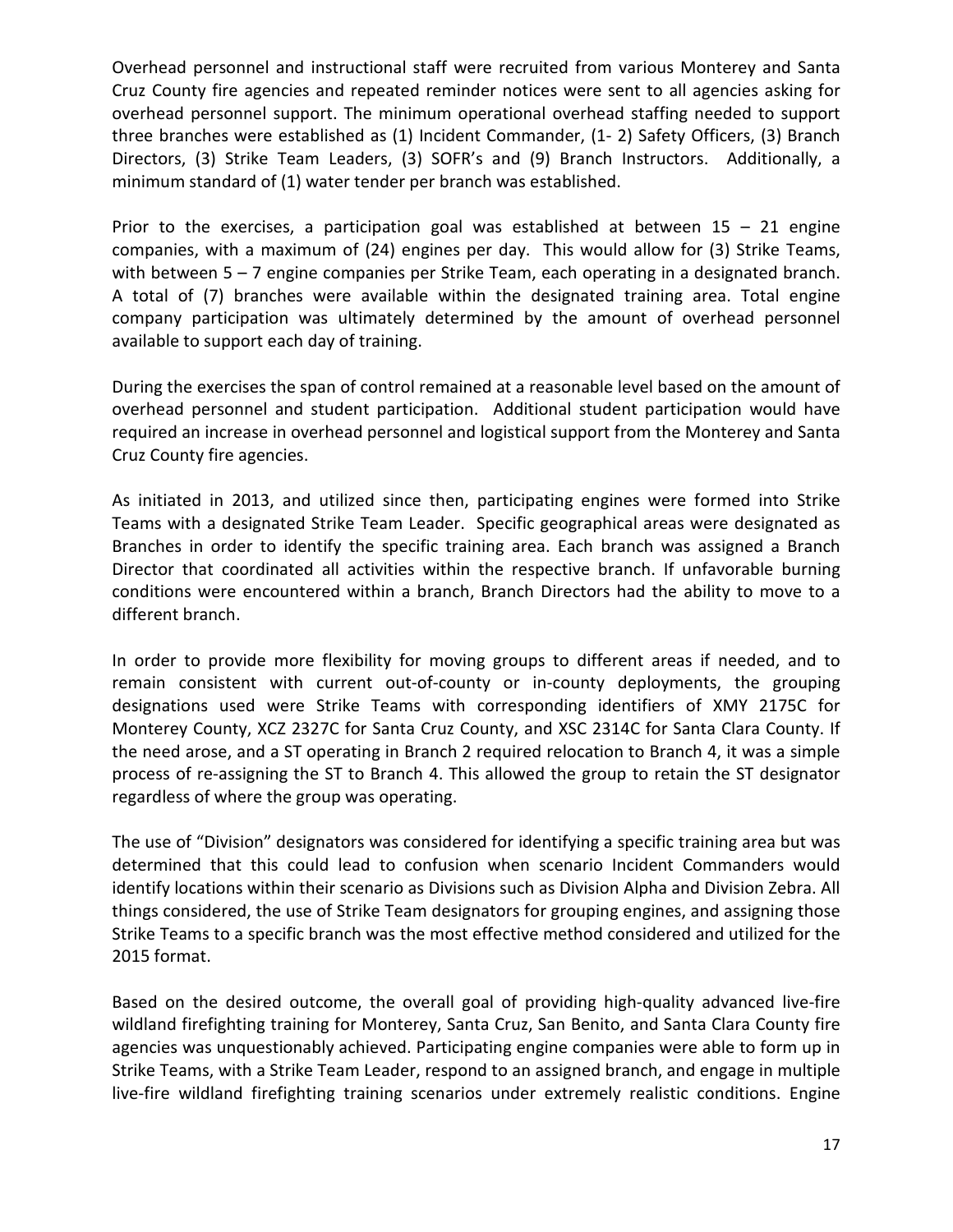companies were encouraged to practice techniques based on their agency's policies and procedures. Additional training opportunities included a check-in process, incident briefing, review of the IAP, safety briefing, vehicle inspection, radio communications, mobile fire attack, incident command principles, firing operations, working with other agencies, size-up, resource deployment, fire behavior and weather monitoring, drafting procedures, off-road driving, fire extinguishment techniques, crew leadership, base camp operations, ICS 214 usage, mop-up procedures, and a demobilization process.

#### **Daily Summaries:**

#### **June 2, 2015 – Daily Summary:**

The first day of the exercises, June 2, 2015, began with a slow start due to an unforeseen bicycle event that significantly impacted traffic on Jolon Road prior to entering the military installation. A bicycle event, that included about 5,000 bicyclists, was traveling south along Jolon Road as fire apparatus and resources were using the same road to access the training area. Consequently, speed along Jolon Road was significantly reduced and several resources were delayed in arriving at the staging area. This situation accounted for about an hour delay in the start of the burning scenarios. Additionally, check-in took longer than expected along with an unanticipated need for numerous radios that needed to be cloned. Although that was a late start, an overhead briefing was conducted, along with an overall briefing.

During the overhead briefing, a contingency strike team was established in the event there was an off-site incident or the FHL FD needed assistance with their simultaneous burning operations at another location. The contingency strike included STL 1708, Battalion Chief Jed Wilson, and engines 5233, 5531, 2537, 1765, 1763, WT 5544, and Crew 4.

Prior to starting burning operations, a black line was established around the command post and staging area by Santa Cruz County agencies.

Range Control was advised via radio that firing operations would begin at about 1115 hours. Branch 2 ignited the first fire at 1134 hours, Branch 3 at 1135 hours, and Branch 4 at 1228 hours. Burning scenarios then continued for the remainder of the day until burning was discontinued at 1536 hours.

At about 1209 hours, an unknown metal object was located about 100 yards south of the command post in a burned area. The object was determined to be an inert piece of metal that posed no threat to participants.

At about 1330 hours, the Planning Section Chief, Incident Commander, and Safety Officer met at the Command Post to discuss plans for an "off-site" live-fire exercise in Stony Valley for one of the branch resources. It was agreed to conduct the off-site exercise, with the assistance of FHL FD, but that the contingency strike team would be used rather than all the resources of an entire branch.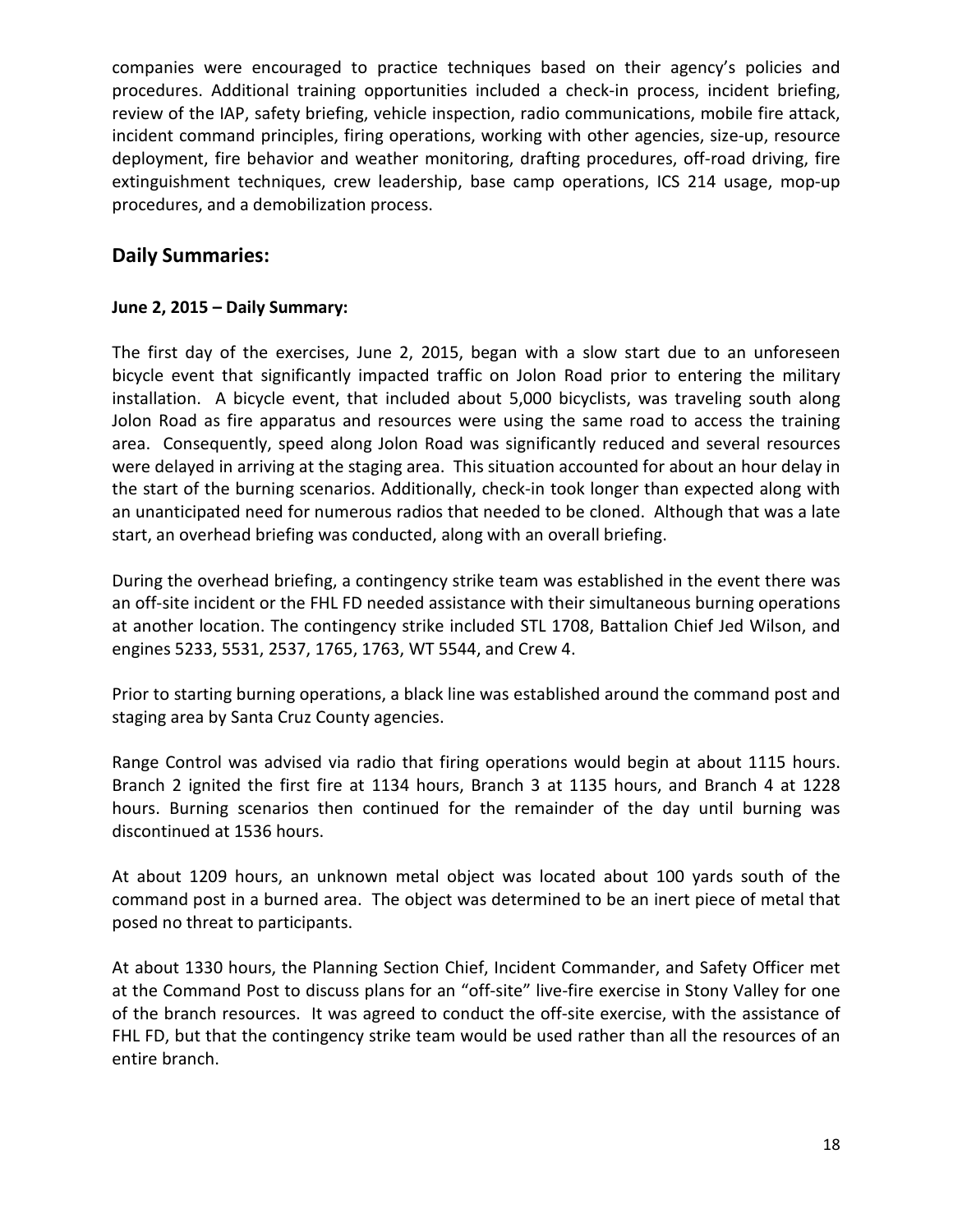At about 1343 hours, upon the request of the Incident Commander, the incident name was changed from "Stony IC" and "Stony Communications" to "School IC" and "School Communications" due to the Fort Hunter Liggett FD conducting separate burning operations in the nearby Stony Valley.

At 1441 hours, the contingency strike team was dispatched to an "off-site" location for a vegetation fire with the meeting point being at DP4. Once all resources were at DP4, Plans provided additional information for STL 1708 to respond to the western end of Stony Valley for an "off-site" incident.

STL 1708 was assigned a separate tactical frequency. At 1512 hours, the contingency strike team arrived on scene and encountered a vegetation fire burning on the southern inclines of Stony Valley approximately 2.28 miles west of Nacimiento-Fergusson Road. Once on scene, STL 1708 deployed engines for a direct attack operation. At 1519 hours, the fire was declared contained by STL 1708. Once the fire was contained, the contingency strike team returned to DP4 for an after incident review, and then to the Command Post for demobilization.

At 1536 hours, the Planning Section Chief advises all branches to discontinue starting any new fires and to perform mop-up operations. Once mop-up was completed in the various branches, units were cleared to begin the demobilization process. The demobilization process started at about 1620 hours and was completed at about 1730 hours. The Planning Section was the last unit to leave the training area at about 1815 hours.

Being it was the first day of the exercises, there were a few glitches that were overcome. Burning conditions, however, were not ideal and firing officers were having difficulty igniting fires that maintained consistent spread and intensity. Fuel moistures were higher than anticipated and RH levels remained elevated for the majority of the day. Even with these less than ideal conditions, each branch was able to provide an adequate number of burn scenarios allowing for sufficient opportunities live-fire mobile attack. Temperatures for the day averaged in the 80's and RH levels started at nearly 50% in the morning and lowered to around 25% later in the day.

#### **June 4, 2015 – Daily Summary:**

On June 3, 2015, in an effort to speed up the check-in process for the following day, Apparatus / Personnel Check-In Rosters, and Statement of Insurance / Hold Harmless Agreements were emailed to all participating agencies and known overhead personnel. This effort assisted greatly in improving the check-in process on the morning of June 4, 2015.

On June 4, 2015, following check-in, an overhead briefing was conducted with all appropriate overhead personnel. During the overhead briefing, a contingency strike team was established for off-site assistance as needed. The contingency strike team consisted STL 5592, Captain Alex Airada, with engine companies 7854, 5431, 5233, 6131, 5531, and WT 5544.

Following the overhead briefing, a general briefing was conducted with all personnel present. The general briefing included a review of the IAP, Safety Message, addition information on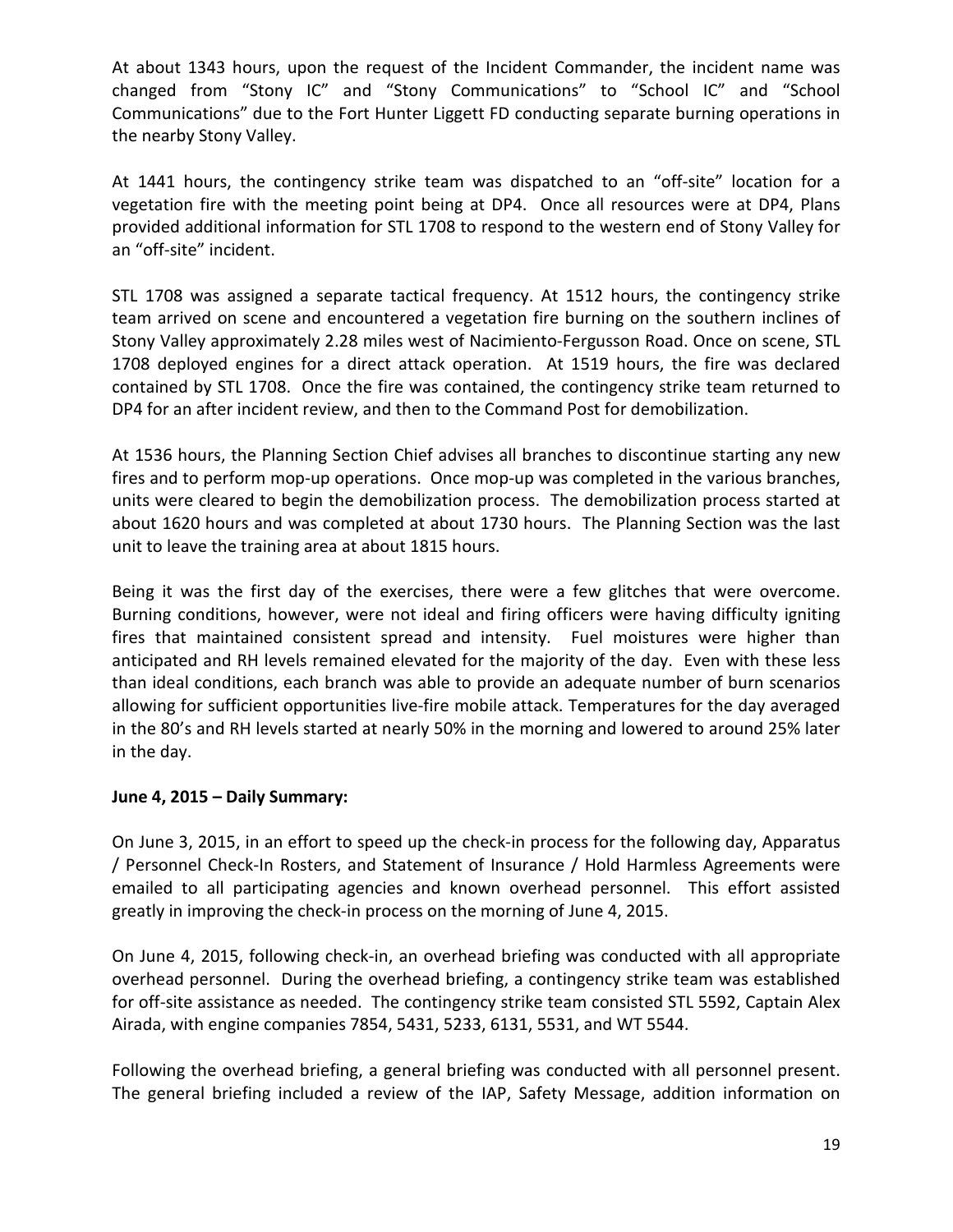military ordnance, and other relevant information. Following the general briefing, breakout sessions were conducted by the three Branch Directors. After the breakout sessions, the communications unit went operational at 1030 hours with Command Unit 5390. Engines formed into their respective strike teams and reported to their assigned branches. Branch 3's first fire of the day was at 1031 hours, Branch 1 started at 1044 hours, and Branch 2 also began operations at 1044 hours. Branch scenarios then continued for the remainder of the day. Morning weather readings showed temperatures in the 70's and high 60's with RH levels starting at about 50% and dropping slightly during the remainder of the morning.

At 1211 hours, the Planning Section Chief reported a large fog bank hovering on the mountain ridges to the south. Following the presence of the fog bank, temperatures remained in the low 70's to mid 60's, RH levels stayed between 30% and 50%, and winds remained steady between 3 – 10 mph from the south.

Due to increased winds coming from the south pushing a burning scenario towards Nacimiento-Fergusson Road (NF Road) in Branch 2, the Branch 2 Director declared a Level 1 Incident in Branch 2 at 1227 hours. Additionally, Branch 2 requested additional resources for fire containment along NF Road. At 1229 hours, the Planning Section Chief directed the other two branches to cease burning operations and then reports to Command 5390 to assist with notifications and resource coordination. At 1239 hours, NF Road was closed to civilian traffic at the Command Post. At 1242 hours, the Fort Hunter Liggett FD was notified and advised of the situation. No resources were requested from the FHL FD at this time.

The main strategy during the Level 1 Incident was to hold the fire at NF Road. With the addition of several resources from the other two branches, and the containment tactics employed, the fire was contained to the south side of NF Road.

At 1253 hours, Branch 2 reported that the forward progress of the fire was been stopped and resources are working on full containment. At 1301 hours, Branch 2 reported the fire contained and rescinded the Level 1 Incident declaration. Assisting resources were then released back to their respective branches. At 1305 hours, the FHL FD was notified of the fire's containment and that there was no longer a need to be on standby. At 1308 hours, all branches were advised they could resume their training scenarios.

At 1413 hours, the Planning Section Chief and the Safety Officer evaluated a debris field in the southern portion of Branch 2 that could pose a safety risk to personnel and apparatus in that area. After an evaluation of the debris field, it was determined that the area would be declared off-limits to all personnel and apparatus due to the potential for injury to personnel and damage to vehicles. The Safety Officer stated he would generate a Safety Notice to be included in the IAP for June 6, 2015 advising the area to be off-limits. The Safety Notice was developed and included in the IAP for June 6, 2015.

At 1441 hours, the Safety Officer reported heavy smoke across NF Road in the area of Branch 2 and requested closing the road at the Command Post. Upon the request, 1Tom10 closed westbound traffic on NF Road at the Command Post.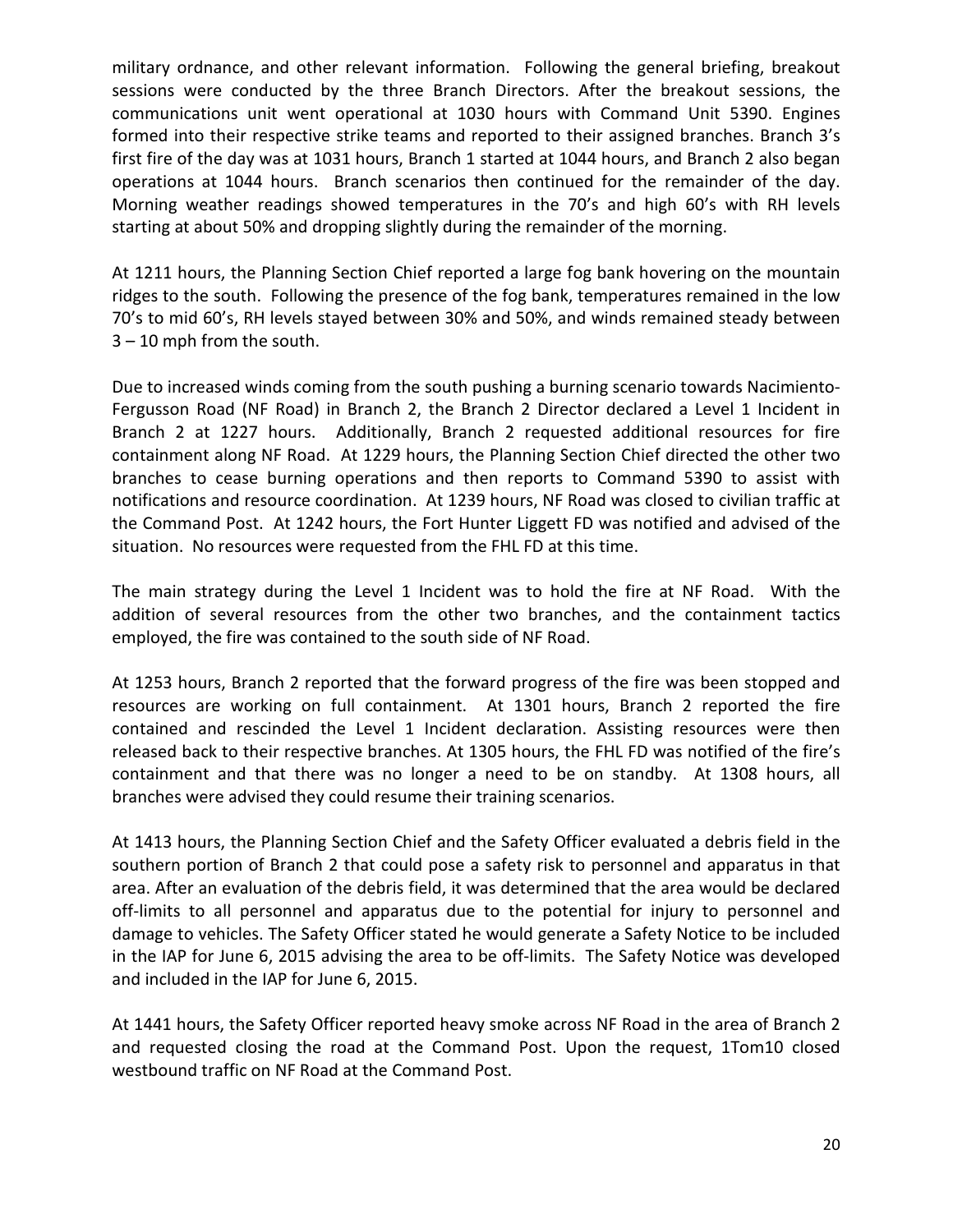At 1511 hours, due to increased and erratic southern winds, and after consultation with the Incident Commander, Operations Section Chief, Safety Officer, and Planning Section Chief, all branches were advised by the Safety Officer to cease all firing operations for the day and that actions should now to directed towards fire extinguishment and mop-up operations.

At about 1530 hours, and due to suppression challenges in Branch 2 along NF Road and near the Command Post, available resources to re-assigned to Branch 2 to assist with suppression efforts. At 1604 hours, 1Tom10 was advised to re-open NF Road at the Command Post.

At about 1630 hours, cleared resources began the demobilization process which continued until about 1800 hours.

At 1657 hours, a firefighter was reported injured in Branch 2 that was being brought to the Command Post for further evaluation. At about 1705 hours, the injured firefighter was treated at the Command Post by Medic 1 and subsequently released to the firefighter's employing agency.

At 1708 hours, the repeaters were shut down for the day by the MCSO Radio Communications Support Team and the Communications Unit discontinued operations at 1726 hours.

All resources completed the demobilization process by 1804 hours and the training ground was cleared of all personnel and resources, with the Planning Section Chief leaving the area at about 1845 hours.

#### **June 6, 2015 – Daily Summary:**

On the morning of June 6, 2015, we were immediately faced with two issues that would have a direct impact on the day's operation. First, we were notified during check-in that Command 5390 would not be available for the day. And second, (3) engine companies, of the (18) that were scheduled for the day, and (1) water tender of the (5) scheduled, would not be attending. Concerning engine companies, that left a total of (15) engine companies distributed among the three branches.

During the overhead briefing, the issue of both the reduction of engine companies and the lack of a communications vehicle were thoroughly discussed and evaluated.

After input from members of the overhead staff, it was decided continue with the training exercise for the day with modifications to the deployment of engines and the communications plan.

Concerning the deployment of engines, it was agreed that we would combine the (15) engine companies into two branches rather than having three branches with (5) engines in each branch. This decision was based on the belief that having (5) engines in a branch was less than the desired amount and could have a potential impact on firefighter safety. If was felt that having two branches, one with (7) engines and one with (8) engines, plus an increase in overhead personnel was a more effective use of the resources and an improvement in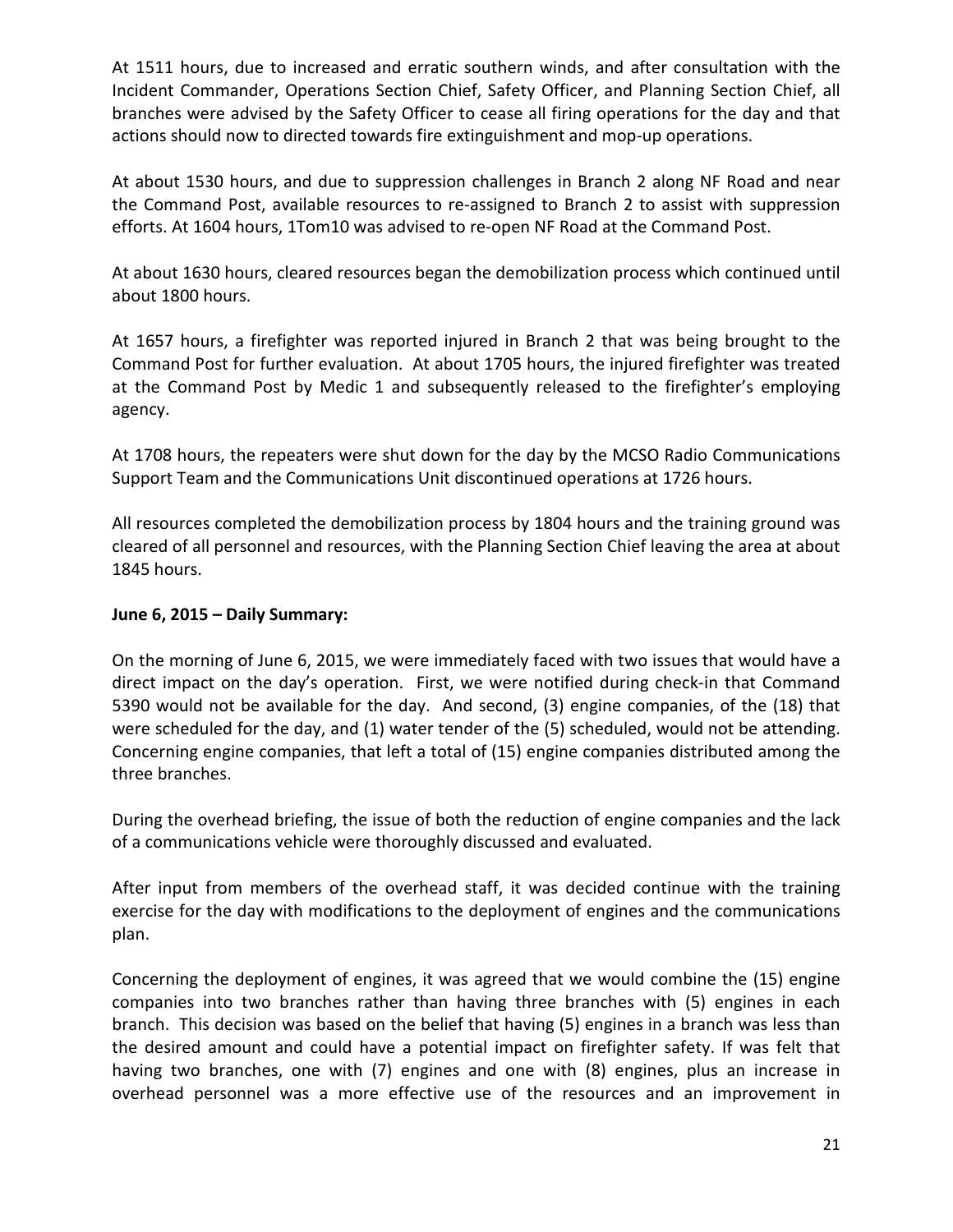firefighter safety. With that, the decision was made to disband Branch 5 and to combine the remaining resources into Branch 1 and Branch 2. Additionally, overhead personnel from Branch 5 would be blended into the two other Branches. It was also felt the loss of one water tender would not have an impact on operation since there were still four remaining water tenders and that our water source was still effective and plentiful.

Concerning the lack of a communications unit, the decision was made to continue with the operation without the resource. The portable repeater for the two command frequencies was still in operation and being maintained separately by the MCSO Radio Communications Support Team with two personnel on-site. Additionally, the two Netcomm Dispatchers agreed to stay and support the operation using portable radios, a shaded exterior location, and hand generated 214's. With the lack of a communications unit, localized cell phone service, Wi-Fi, a continuous weather station, and a cache of extra portable radios were not available.

As with the previous two days of training, a contingency strike team was established in the event there was the need for off-site assistance. The contingency strike team was established as XMY 2175 with the STL being Captain Deano Lindsey. The assigned resources included engines 5431, 5233, 6131, 5531, 7731, and WT 6141.

Following the overhead briefing, a general briefing was conducted with all personnel. During the briefing, the IAP was reviewed, the safety message was covered, and the plan to combine the three branches into two branches was conveyed. Following the general briefing, breakout sessions were conducted by the two branches.

Prior to the resources being deployed into the field, a makeshift communication center was established at the command post. The two Netcomm Dispatchers, with the assistance of the Planning Section Chief and the Deputy Planning Section Chief, effectively managed radio communications under less than ideal conditions.

The first fire of the day was started by Branch 2 at 1035 hours followed by Branch 1 at 1042 hours.

Weather for the day saw temperatures in the mid 80's with RH levels starting at about 50% in the morning and then dropping to about 30% later in the afternoon.

At about 1107 hours, Branch 2 reported an unknown object on the ground within the area of Branch 2, (35 57.717N, 121 18.467W). Branch 2 requested an evaluation by the SOF. The SOF evaluated the object and requested a Range Control Safety Officer for further evaluation. At 1150 hours, the SOF and the Range Control Safety Officer went to Branch 2 to investigate the object. At 1217 hours, after a field evaluation, the Range Safety Officer determined that although the object was not a threat to personnel, the Officer requested that personnel stay away from the area and determined the object would need further evaluation at a later date.

At about 1515 hours, we were contacted by FHL FD Assistant Chief Jeff Minetti in the training area. Chief Minetti said that military operations were being planned for the Branch 3 area and he requested that we conduct a control burn of all the vegetation within the boundaries of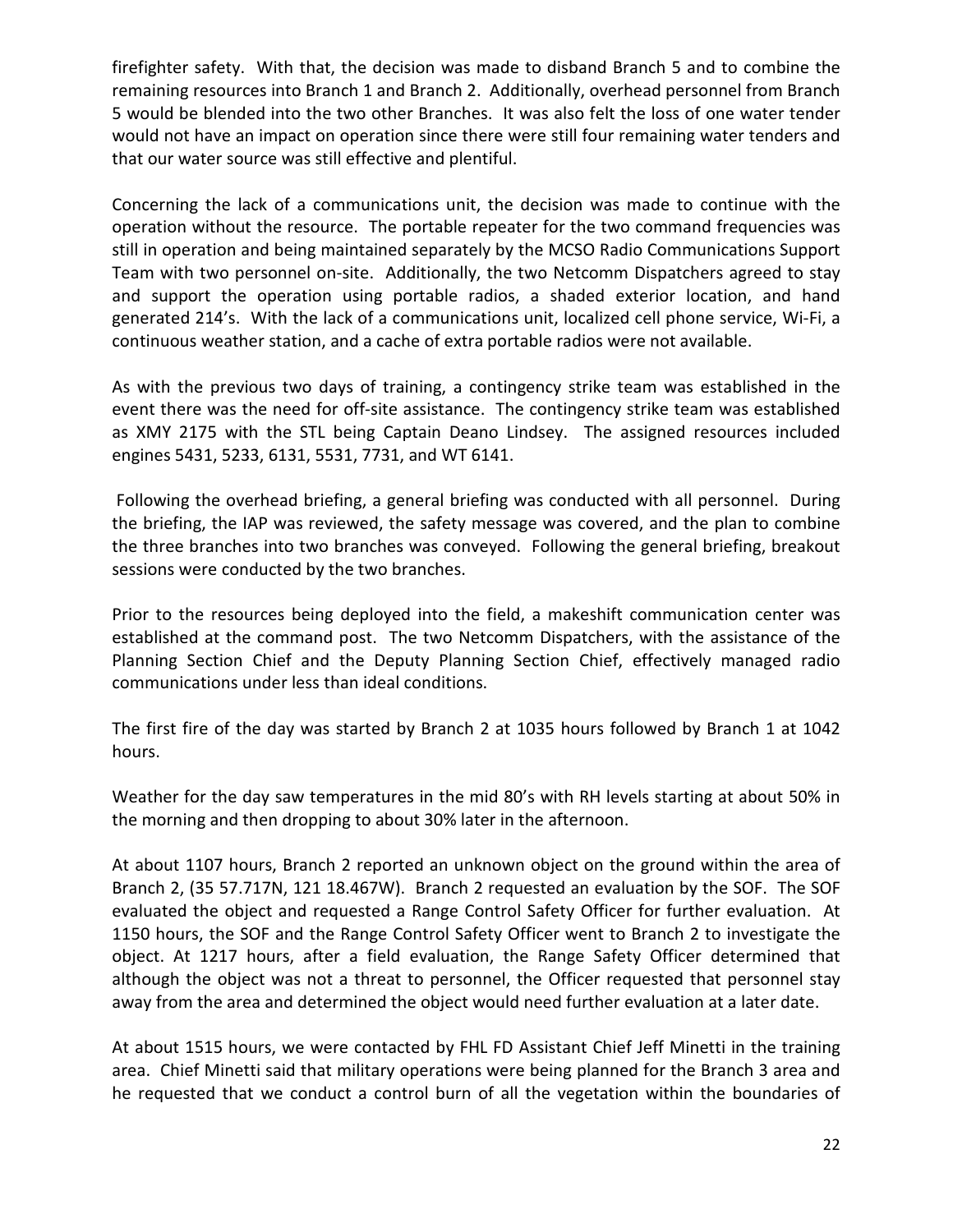Branch 3. At about 1520 hours, the Planning Section Chief, the Incident Commander, and the Branch 2 Director, met with Chief Minetti at DP4, the northeast corner of Branch 3. Chief Minetti stated that military units were planning on using tracer rounds in the eastern portion on Branch 3 to the west of San Miguelito Loop Road. He requested that we conduct a control burn of all possible vegetation within Branch 3. At 1525 hours, the agreement was made to conduct the burning operation as requested and San Miguelito IC was established.

At 1530 hours, all units on the training ground were advised of the controlled burn operation and given assignments. Chief Loomis was assigned as IC, Captain Lindsey as Division B on NF Road, Chief Wilson as Division D, Chief O'Connell as Division C, and Captain Vaughn as Division A along San Miguelito Loop road. The plan was to start a firing operation along the perimeter of the branch and allow the fire to burn in towards the middle of the branch. Suppression efforts would be limited to maintaining the established perimeter of the operation.

At about 1600 hours, firing operations began in branch 3 at DP4. To assist with the burning operation, at about 1650 hours, the FHL FD arrived with a mobile terra torch which started firing operations in Division D. Due to a mechanical issue, the unit had to disengage from the operation.

At about 1709 hours, with firing operations completed along the perimeter, the portable repeater was shut down for the day.

At about 1725 hours, the fire was allowed to burn within the boundaries of Branch 3 and resources were directed to begin the demobilization process. All resources completed the demobilization process by 1815 hours. After the training area was surveyed, and all training fires were determined to be suppressed, the training area was cleared at 1845 hours by the Planning Section Chief.

#### **Daily Operations:**

#### **Participation:**

During the three days of the exercises, a total of 53 engine companies participated with an average of 17.66 engine companies per day. Our initial goal was to have a between  $15 - 21$ engine companies per day, with a maximum 24 engine companies, distributed between three branches. Each day, the engines company were assigned to one of three Strike Teams, each with a STL, and then assigned to a specific geographical area designated as a branch. Three branches operated on both June  $2^{nd}$  and June  $4^{th}$ , and due to several engines companies withdrawing on June  $6<sup>th</sup>$ , three branches were combined into two on the final day.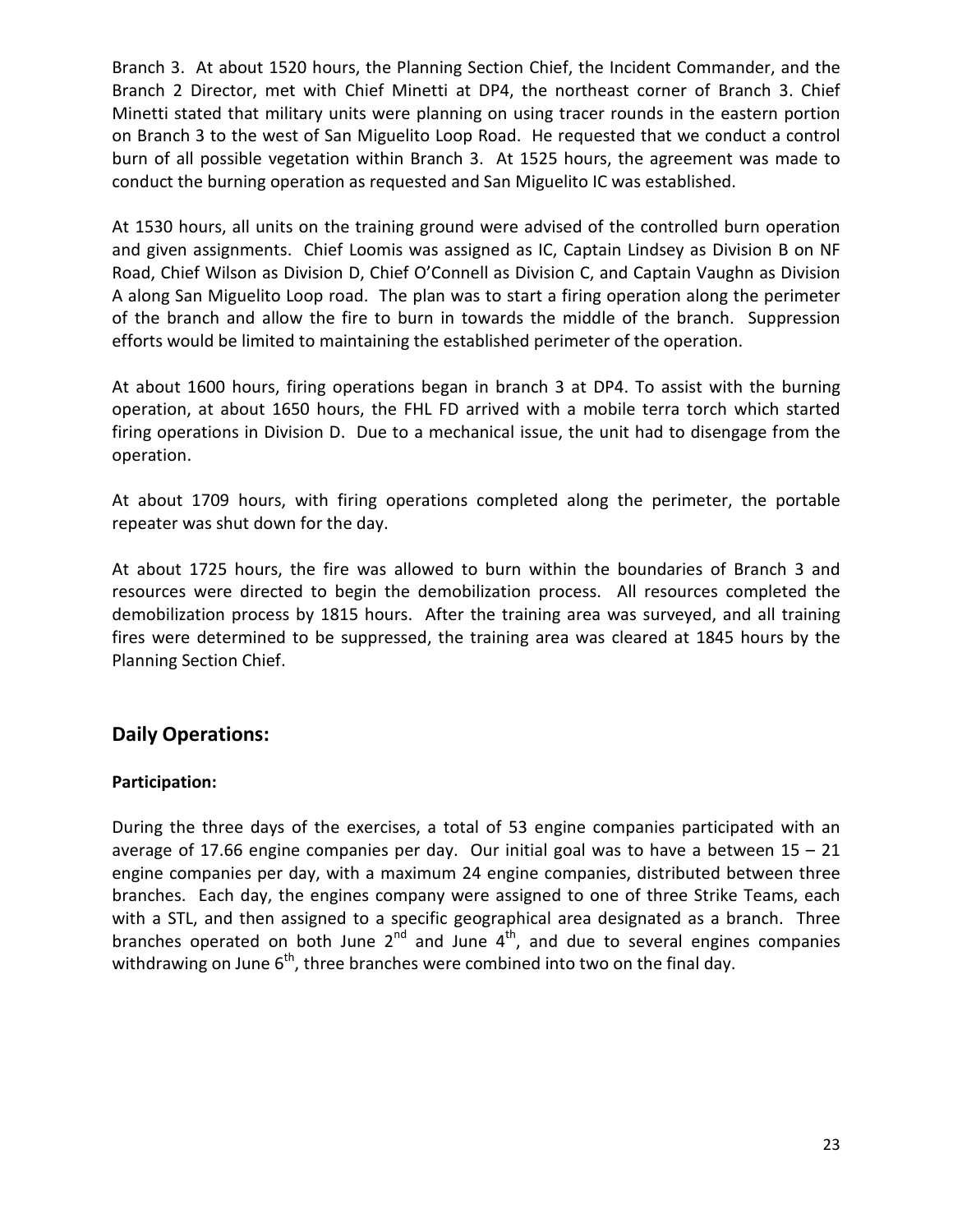The following graph illustrates the engine company participation for the three days:

|                        | June 2 <sup>nd</sup> | June 4 <sup>th</sup> | June 6 <sup>th</sup> |
|------------------------|----------------------|----------------------|----------------------|
| Monterey County:       | 6                    |                      | 6                    |
| Santa Cruz County:     | 9                    | 10                   | 6                    |
| Santa Clara County:    | 3                    | 3                    | 3                    |
| Total engines per day: | 18                   | 20                   | 15                   |

#### **Daily Schedule:**

| 0830-0900 | Resource Check-In                                |
|-----------|--------------------------------------------------|
| 0900-0920 | Overhead / Support Personnel Briefing            |
| 0920-0950 | <b>Incident Briefing</b>                         |
| 0950-1005 | <b>Branch Break-Out Sessions</b>                 |
| 1005-1030 | Instruction / Additional Safety Review           |
| 1030-1230 | Firing Operations / Live-Fire Scenarios          |
| 1230-1330 | Lunch (Actual times varied between the branches) |
| 1330-1530 | Firing Operations / Live-Fire Scenarios          |
| 1530-1730 | Branch Level De-Briefing / Mop-up                |
| 1600-1730 | Demobilization                                   |

#### **Check-In:**

Resource and personnel check-in occurred each day from 0830 - 0900 hours. All resources and personnel, including overhead, were accounted for on the Apparatus / Personnel Check-In Rosters and the Overhead Personnel Check-in Form. Liability waiver forms were completed and received from 100% of the attendees. Each engine company was given an Incident Action Plan during check-in.

Hoping to speed up the check-in process, Apparatus Check-In Rosters and Liability waivers were emailed to participating agencies on June 3, 2015. Several engines companies arrived with completed forms on June 4 & 6, 2015 which improved the morning check-in process.

#### **Incident Action Plan:**

A comprehensive and updated Incident Action Plan was developed for each day of the exercises. Each engine company and overhead personnel received an IAP at check-in. IAP's were updated specific to each day. Included in the Incident Action Plan was a blank ICS-214 form that all engine companies and overhead personnel were encouraged to complete.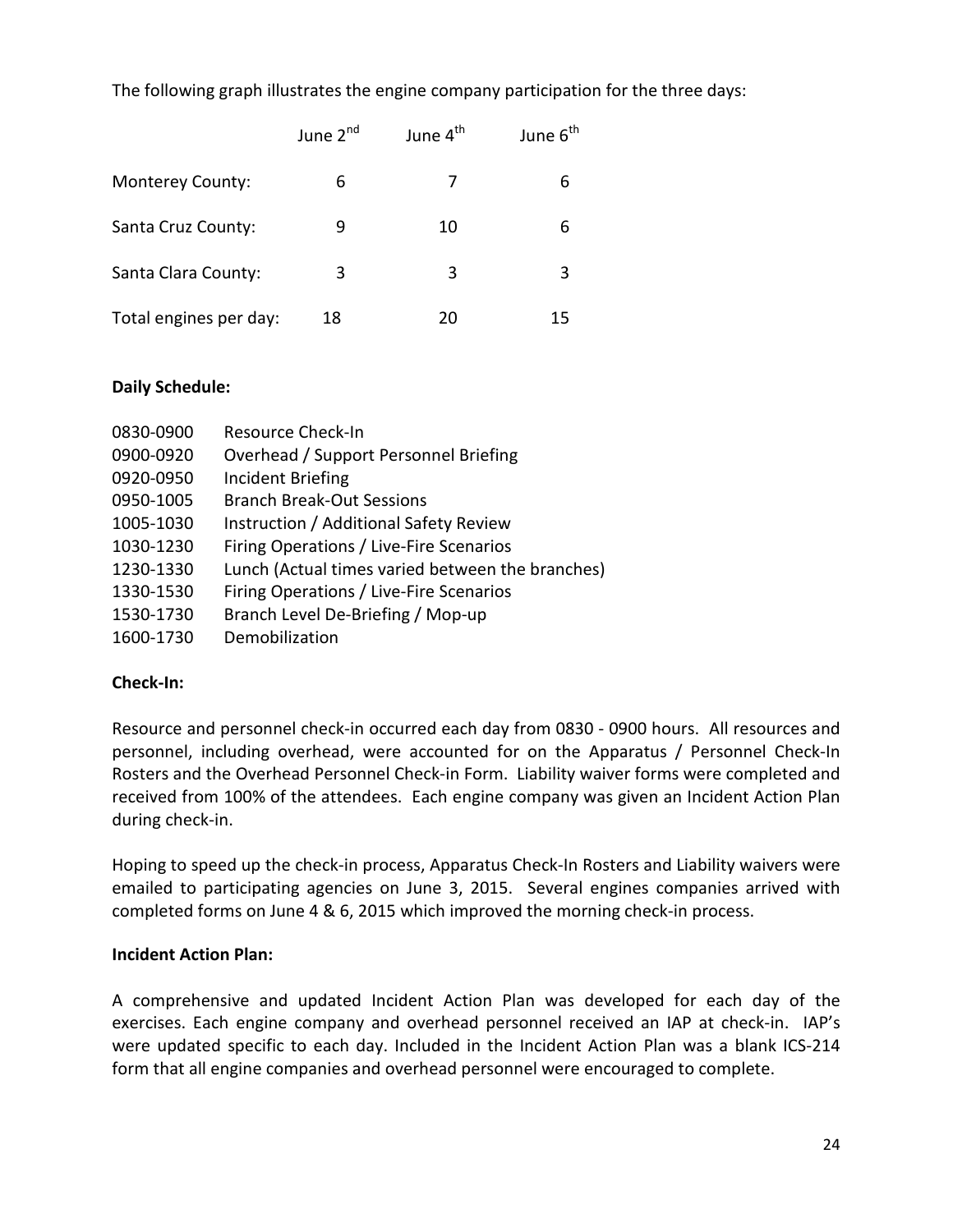#### **Overhead Personnel Briefing:**

An overhead personnel briefing led by the Planning Section Chief was conducted each day prior to the general incident briefing. During this briefing, a complete review of the IAP was performed and daily training objectives were agreed upon.

#### **Incident Briefing:**

Following the overhead personnel briefing, and prior to the start of the daily training, an incident briefing was conducted and attended by all personnel. During the incident briefing the IAP was reviewed, the safety message was covered by the Safety Officer, the training expectations were conveyed, and the daily schedule was provided.

#### **Radio Communications:**

During the pre-exercise planning process, a formal communications unit was established. Battalion Chief Sam Klemek from the Salinas Fire Department served as the Communications Unit Leader. Radio communications for the exercises utilized the standard fire service radio communication system. Being that there were agencies and personnel from Monterey, Santa Cruz, and Santa Clara Counties, utilized frequencies were common to resources in all three counties. The command frequencies were V-Tac 36 and V-Tac 37. Tactical frequencies were MoCo Tac 1, 2, VFire 23, XCZ Orange. On June  $4<sup>th</sup>$  and  $6<sup>th</sup>$ , an addition tactical of VFire 22 was added. Additionally, the communications plan CALCORD, County Fire 16, BEU Local, CDF A/G.

A significant improvement to the communication network for 2015 from previous exercises was having the command frequencies on a repeater system. The repeater system was deployed and maintained by members of the Monterey County Sheriff's Office, Radio Communications Support Team. Team members utilized the opportunity of the wildland training exercises as a Portable Repeater Deployment Training Exercise. Prior contact was made with CHP Helicopter H-70 by Team Leader Deputy William Hija for movement of Radio Support Team personnel from a pre-determined location at Fort Hunter Liggett to a hilltop position near Training Area 12B known as "Peanut Hill."

The Portable Repeater Deployment Training Exercise called for CHP H-70 to pick up two team members, hover over the portable repeater location, and then allow the team members to repel down from the helicopter to the hilltop repeater location. The designated repeater location was directly north of the Command Post on a ridgeline identified as "Peanut Hill." Once on the ground, the team members deployed and activated the portable repeater for the two command frequencies. Team members remained on site during all three days of the exercises to maintain the operation of the repeater and to support the communications unit at the Incident Command Post. Radio Support Team Members also assisted with traffic control along Nacimiento-Fergusson Road as needed. The addition of the portable repeater provided by the Monterey County Sheriff's Office, and the personnel from the MCSO Radio Communications Support Team was extremely beneficial to the daily operation and success of the exercises.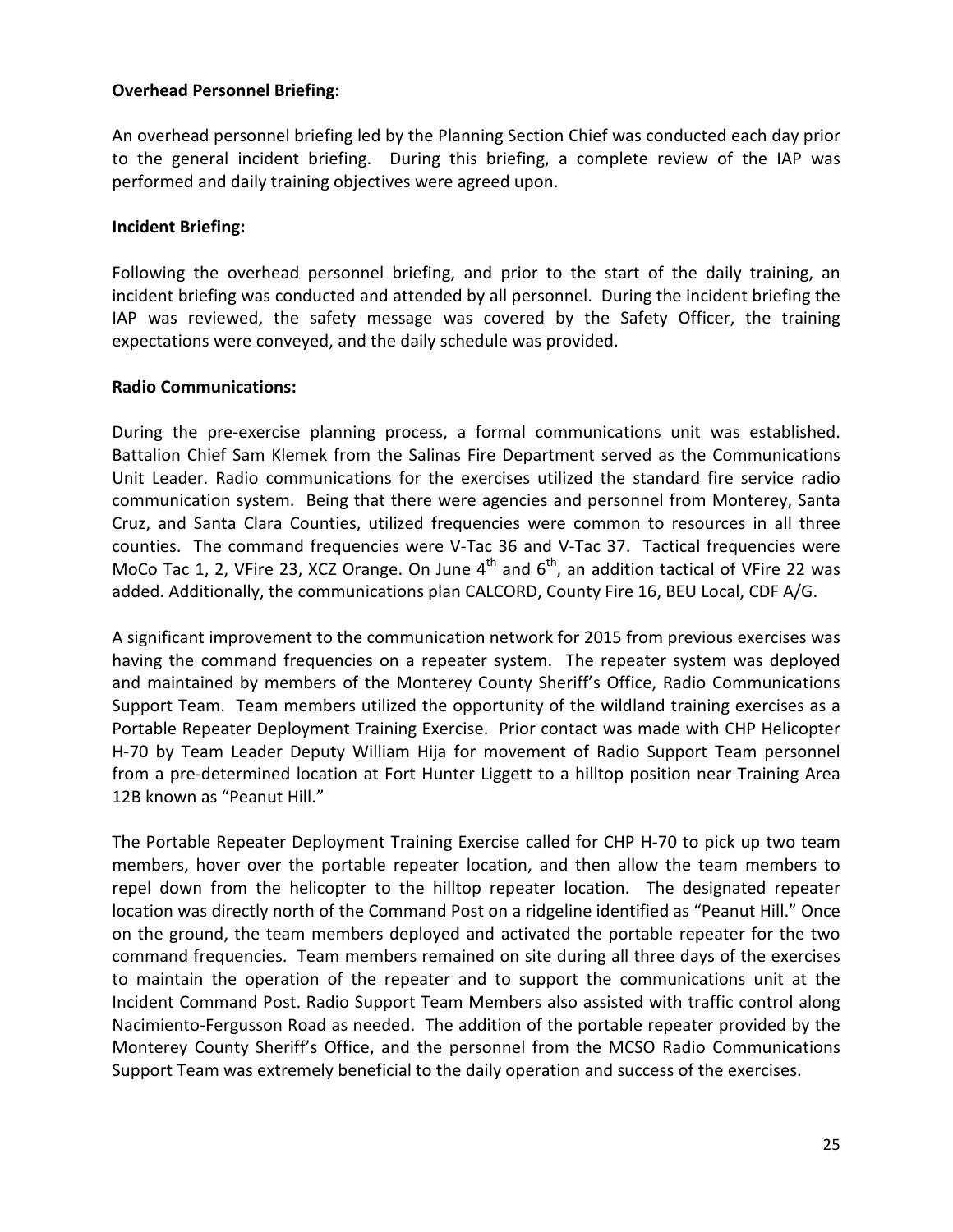Command / Communication Unit 5390 from the Salinas Fire Department was present and in operation for the first two days of the exercises. Due to an internal staffing situation, 5390 was unable to participate on June  $6<sup>th</sup>$ . On the days available, Command 5390 provided a valuable resource in that the unit was able to establish a reliable radio communication link with the Fort Hunter Liggett Fire Dispatch, provided a "cell site" for Verizon cell phone users which greatly increased our ability to have cell phone coverage, offered a Wi-Fi signal for Internet access, had an elevated camera to monitor activities which could be streamed to a remote site, constantly monitored and recorded the localized weather, had the ability to maintain an ICS 214 log of all daily activities, and provided a facility for dispatchers to operate while dispatching and managing communication functions.

On all three days of the exercises, two dispatchers from Santa Cruz Regional 9-1-1 (Netcomm) served as incident dispatchers. The dispatchers managed radio communications, dispatched units, relayed needed information, and maintained an ICS 214 log. Additionally, when available, the dispatchers assisted with check-in procedures and the demobilization process. The Santa Cruz Regional 9-1-1 dispatchers were a vital resource that contributed to the significate improvement of the radio communications network and support functions of the exercises.

#### **Medical Incidents / Injuries:**

During the exercises, there was (1) reported injury. On June 4, 2015, a firefighter sustained a possible sprained ankle while operating around a fire engine. The firefighter was evaluated in the field, transported to the command post, and treated by the incident paramedic. After treatment, the firefighter was released back to the employing agency.

In an effort to prevent heat related injuries and illnesses, the MCFTOA Wildland Firefighting Training – Heat Illness Prevention Program was in place during all three days of the training exercises.

#### **Basecamp / Command Post:**

A Basecamp and Incident Command Post were established just off of Nacimiento-Fergusson Road about 1.2 miles west of Lower Stony Creek Reservoir. This area also served as the apparatus staging area and check-in location. The Command Post contained four portable toilets and a hand washing unit that were contracted from A&G Pumping. The Communications Unit, Command 5390, was also located at the Command Post.

#### **Logistics:**

For the 2015 Wildland Training Exercises, Captain Deano Lindsey from the Monterey County Regional Fire District served as the Logistics Section Chief. In early 2015, the MCFTOA purchased a "newer" and larger mobile storage trailer replacing a trailer that had been in service for over 25 years. The trailer was purchased using funds from a grant by the California American Water Company. Prior to the exercises, the trailer was placed in service and operationally ready for the exercises.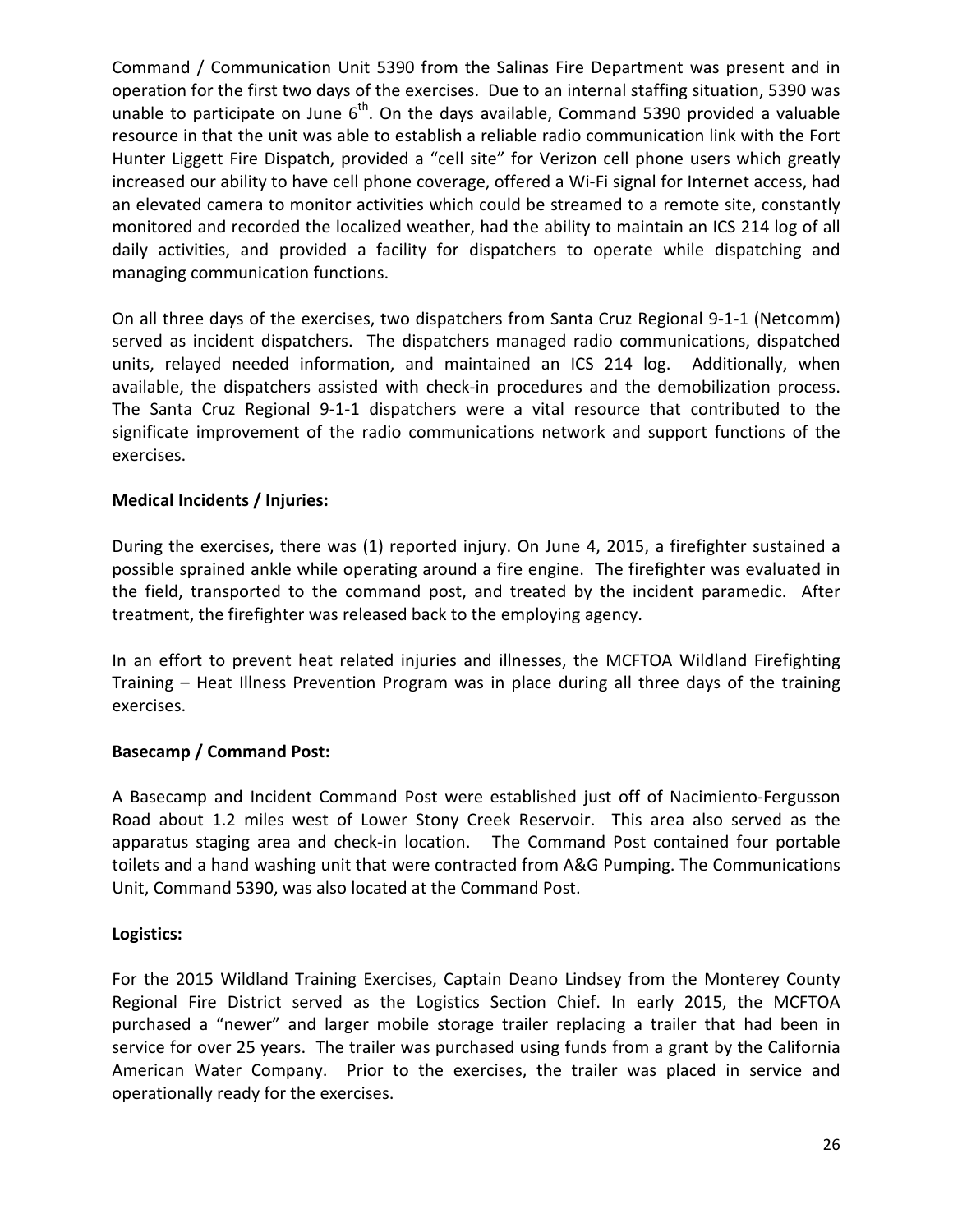The MCFTOA training trailer was delivered to the training area by Captain Lindsey and remained at the site for the extent of the exercises. At night, the trailer was moved from the Command Post to a military training village located along San Miguelito Loop Road, still within our training area. Having the training trailer available at the site greatly increased the convenience of storing equipment in between training days. Items used from the trailer included two "easy up" canopies, several ice chests, trash containers, traffic cones, barricades, "Drop Point" signs, tables, chairs, (2) "Fire Department Training Ahead" signs, and other miscellaneous equipment.

Being the trailer was fashioned with a built-in awning, the trailer was used as the check-in and demobilization location. At the conclusion of the exercises on June 6, 2015, the training trailer was returned to the MCRFD Carmel Village station by Captain Lindsey.

#### **Food Unit:**

All resources and personnel were advised to provide their own food supplies for the exercises. The MCFTOA provided cold drinking water and sport beverages along with various snacks available for all attending personnel.

#### **Student Instruction / Live-Fire Scenarios:**

Following the morning incident briefing, all engine companies and overhead personnel conducted a radio check on the assigned frequencies. Participants then assembled into their pre-determined Strike Teams and moved to their assigned Branch training areas. Prior to the live-fire operations, the assigned Instructors provided verbal instruction on the training expectations, scenario parameters, mobile attack extinguishing techniques, and further safety considerations.

The live-fire portion of instruction was dedicated to engine company mobile attack operations. Mobile attack scenarios were designed by the Branch Directors, Strike Team Leaders and Branch Instructors. Branch Instructors also served as Firing Officers and carried out the scenario firing plan. Each live-fire scenario was limited in size to between 1 and 3 acres. All participants were given multiple opportunities for live-fire mobile attack, initial size-up, incident command, and radio communications. During the live-fire scenarios, Branch Instructors monitored student performance and provided feedback as needed.

Prior to each live-fire scenario, a weather reading was obtained to ensure conditions did not exceed the established burning prescription. Hourly weather readings were also taken and recorded to ensure continued adherence to the burn prescription.

On all three days of the exercises, firing officers were having difficulties in finding and igniting vegetation that would sustain a burn for the time needed for an effective mobile attack response. Areas of green vegetation were interspersed among drier vegetation. Fires would move quickly, slow down, and some would self-extinguish. Fire intensity remained low throughout all the branches. There were areas that did burn rapidly based on types of terrain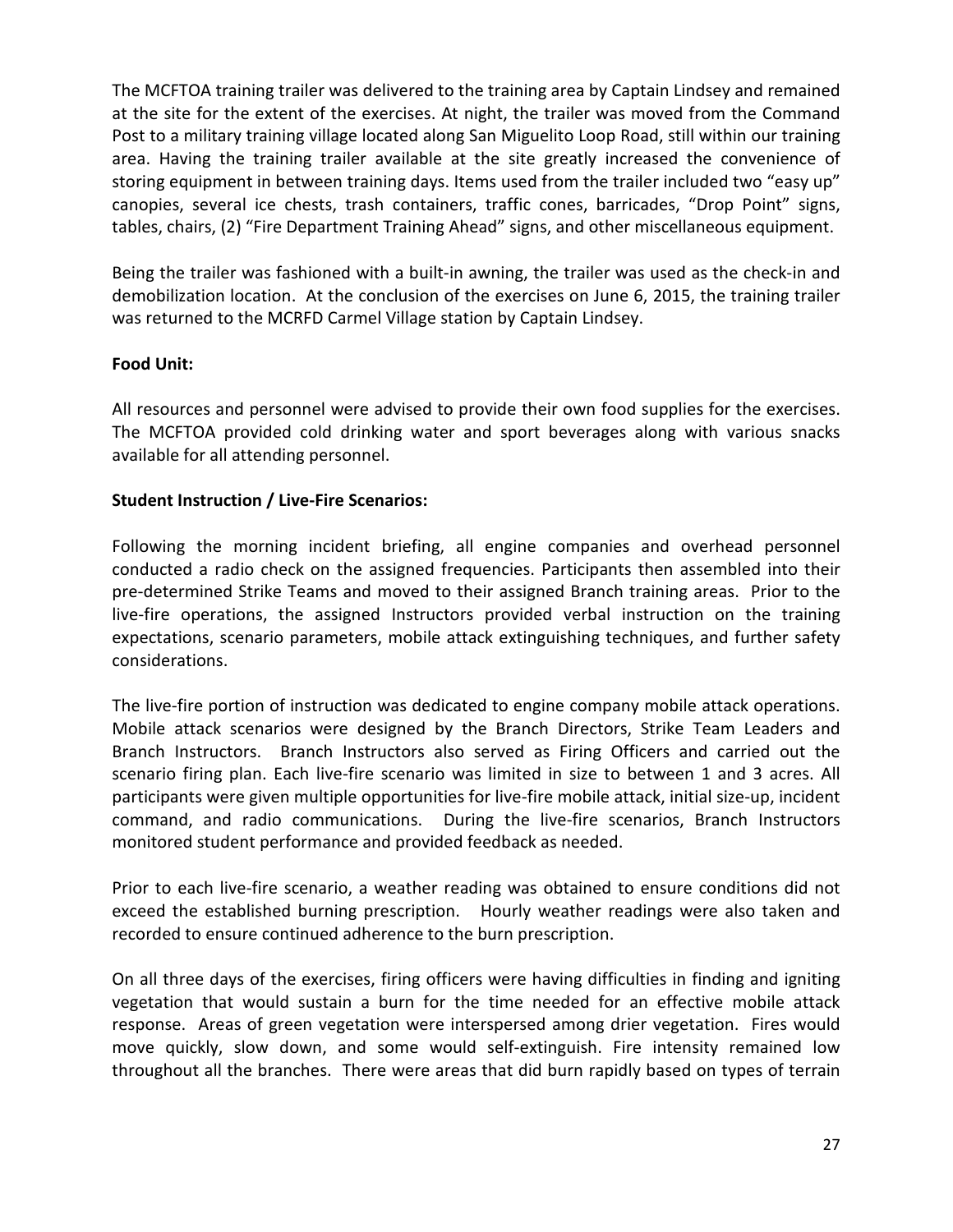and fuel moisture. It was felt that about 14 more days was needed to completely dry out the available fuels.

#### **Water Supply:**

During several pre-exercise site visits to Training Area 12B, the available natural water sources were evaluated. Three different natural water sources were identified based on previous experience and familiarity with the training area. Natural water sources were identified in Branch 4, Branch 3, and Branch 1 /2. Two of the water sources, the sources in Branch 3 and at Branch 1 / 2, were fed by the Nacimiento River. The water source in Branch 4 was fed by a seasonal spring /creek drainage had an available and reliable amount of water. An alternative water source was an overhead fill station located near the main gate compound entry gate of Fort Hunter Liggett. Travel time from Training Area 12B to this water source was approximately 15 -20 minutes.

Being Nacimiento River was maintaining a constant flow, the natural water source at the south end of Branch 3 was the primary water fill location. This location provided easy access for the water tenders since a pond had formed in the river at a road crossing. A portable pump, provided by the Big Sur Volunteer Fire Brigade, was placed in the pond and water was drafted into the tenders.

For the training exercises, Jess Mason served as the Water Supply Officer. Water Supply Officer Mason coordinated the placement and distribution of portable tanks, water distribution to Branches, and the pumping operation at the primary water source.

With the adequate amount of water tenders, having a dedicated Water Supply Officer, and three reliable natural water sources within in the training area, the turnaround time for water for the participating engines was minimal and allowed for very efficient refilling operations. Below is a matrix for the participating water tenders:

| June 2, 2015:        | June 4, 2015:      | June 6, 2015:          |
|----------------------|--------------------|------------------------|
| <b>BSVFB WT 7841</b> | BSVFB WT 7840      | BSVFB WT 7841          |
| SCCFD WT 78          | SCCFD WT 78        | SCCFD <sub>78</sub>    |
| <b>POM FD 6141</b>   | <b>CFD WT 3450</b> | <b>POM FD 6141</b>     |
| <b>CFD WT 3450</b>   | MCRFD WT 5544      | Santa Cruz Co. WT 2951 |
| MCRFD WT 5544        |                    |                        |

#### **Traffic Control:**

Prior to burning operations, "Fire Department Training Ahead" traffic signs were placed on Nacimiento-Fergusson Road on the east and west ends of the assigned training areas. Additionally, when smoke conditions obscured visibility on Nacimiento-Fergusson Road, traffic control measures were instituted to ensure safe passage by private vehicles on the public road.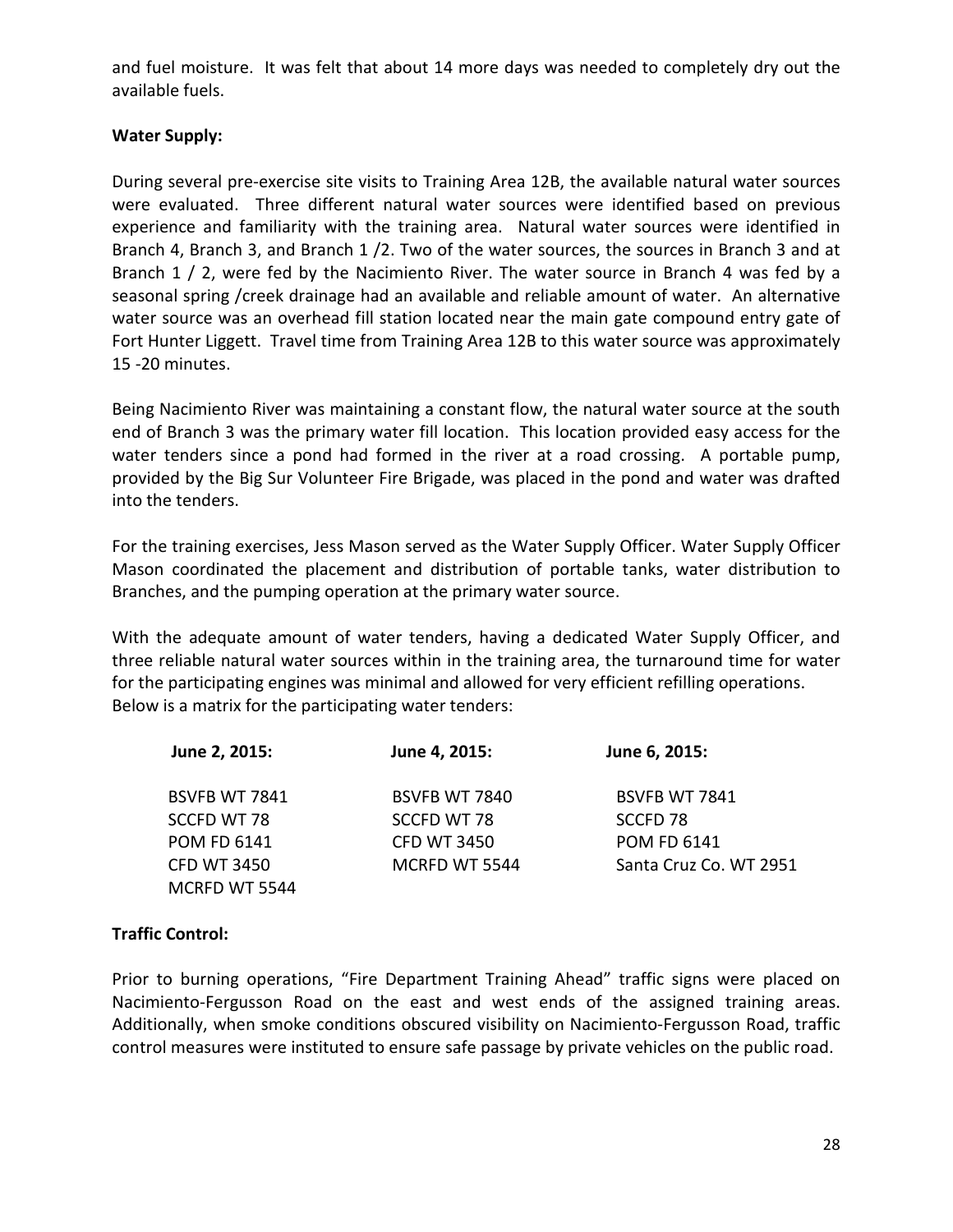On June  $4<sup>th</sup>$  and June  $6<sup>th</sup>$ , during late afternoon firing operations, smoke conditions, and the presence of emergency vehicles on the roadway necessitated the temporary closing of Nacimiento-Fergusson Road. Both closures were brief and the impact to civilian traffic on the roadway was minimal.

#### **Mop-Up Activities:**

Mop-Up activities were conducted at the conclusion of each training day. Mop-up was performed based on the established criteria of completely extinguishing all material 100 feet in from the roadways.

#### **Post-Incident Briefing:**

Post incident briefings were conducted with all personnel within each branch. Following the branch level briefings, resources began the demobilization process and ultimate release from the exercises.

#### **Demobilization Plan:**

For the 2015 exercises, a formal demobilization process was instituted. All resources and overhead / support personnel were required to complete the demobilization process prior to being released from the exercises. Demobilization forms were included in the Incident Action Plan. The demobilization process was initiated at the branch level and resources completed the process at the Incident Command Post where they were released from the exercises.

#### **Evaluations:**

During the demobilization process, all personnel where provided with evaluation forms asking for feedback on their daily experience. Over the course of the three days, a total of 211 completed evaluations were returned with generally positive overall ratings and comments. On the evaluation form, eight specific questions were asked relating to the wildland training exercises. The rating scale ranged from  $1 - 10$ , with 10 being the best experience and 1 being the worst experience. The average rating for each question is listed below.

|    | <b>Questions</b>                                             |      | $2^{nd}$ $4^{th}$ |      | 6 <sup>th</sup> Average |
|----|--------------------------------------------------------------|------|-------------------|------|-------------------------|
| 1. | The Wildland Training Exercises were well organized:         | 9.27 | 9.19              | 9.55 | 9.33                    |
| 2. | The training exercises met our / my expectations:            | 9.01 | 9.26              | 9.49 | 9.25                    |
| 3. | We were given sufficient opportunities for mobile<br>attack: | 9.18 | 9.19              | 9.71 | 9.36                    |
| 4. | The instructors / leaders communicated well:                 | 9.76 | 9.44              | 9.58 | 9.59                    |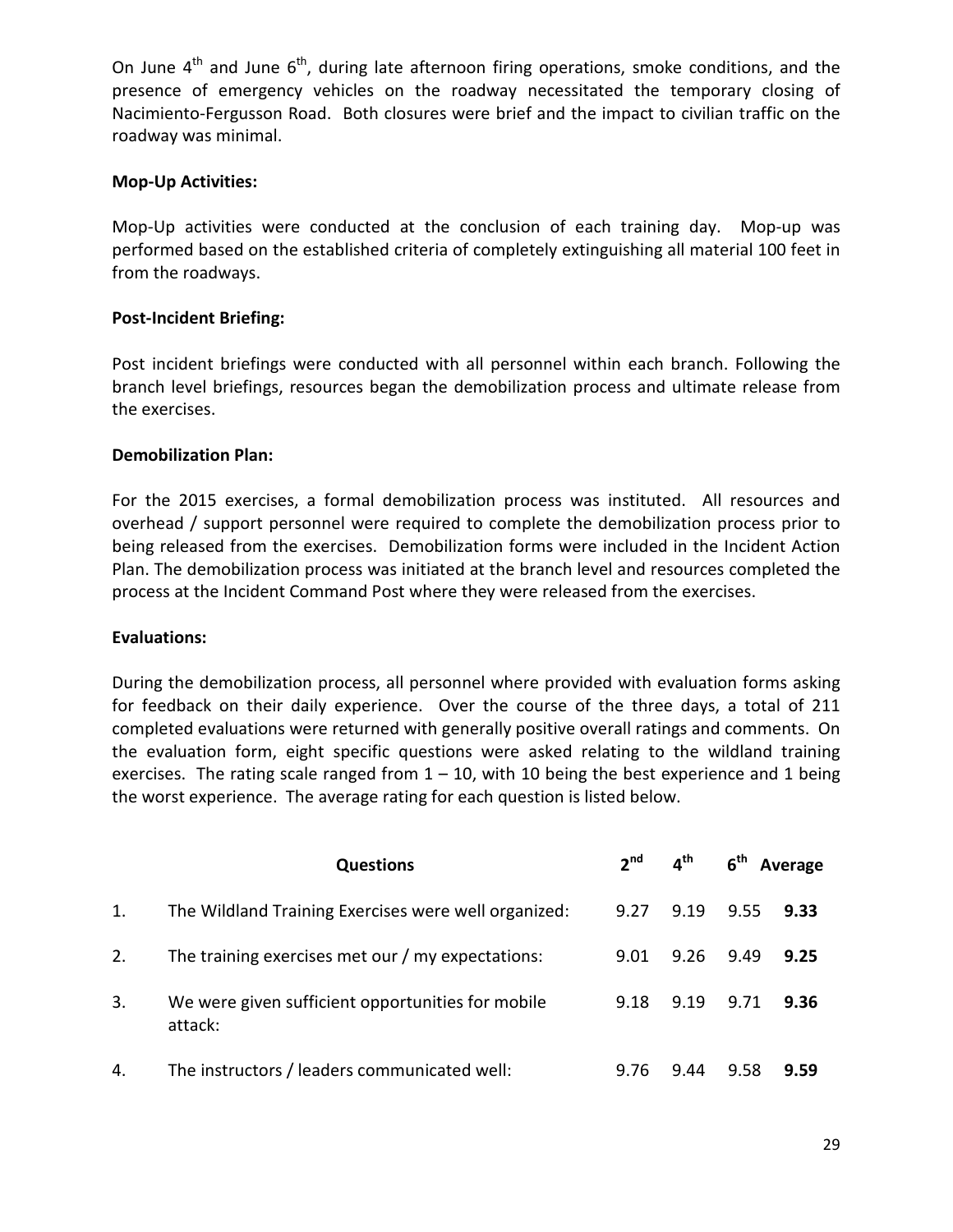|    | <b>Total Averages:</b>                                           | 9.47 | 9.40 | 9.69 | 9.51 |
|----|------------------------------------------------------------------|------|------|------|------|
| 8. | How would rate your overall experience:                          | 9.38 | 9.26 | 9.58 | 9.40 |
| 7. | We / I would look forward to returning next year:                | 9.74 | 9.61 | 9.92 | 9.75 |
| 6. | The training area was appropriate for the exercises:             | 9.63 | 9.75 | 9.88 | 9.75 |
| 5. | The overhead personnel appeared qualified for<br>their position: | 9.80 | 9.53 | 9.85 | 9.72 |

#### **Post-Event Activity:**

#### **Certificates of Participation:**

All personnel who attended the training exercises were provided with a Certificate of Participation indicating the date, amount of hours, and a brief description of the training.

#### **Certificates of Appreciation:**

All overhead and support personnel were provided with a Certificate of Appreciation from the MCFTOA. Additionally, agencies that provided support or supplies were provided with a Certificate of Appreciation.

#### **Financial Summary:**

A financial summary is provided below. A detailed Financial Statement is provided in the attachment section of this report.

| <b>Expenses:</b>     |                              |         |           |  |
|----------------------|------------------------------|---------|-----------|--|
| Logistical Supplies: |                              | 887.01  |           |  |
| Administration:      |                              | 252.07  |           |  |
|                      | <b>Total Expenses:</b>       |         | 1139.08   |  |
| Revenue:             |                              |         |           |  |
| Registrations:       |                              | 2830.00 |           |  |
|                      | <b>Total Revenue:</b>        |         | 2830.00   |  |
|                      | <b>Total Overall Income:</b> |         | \$1690.92 |  |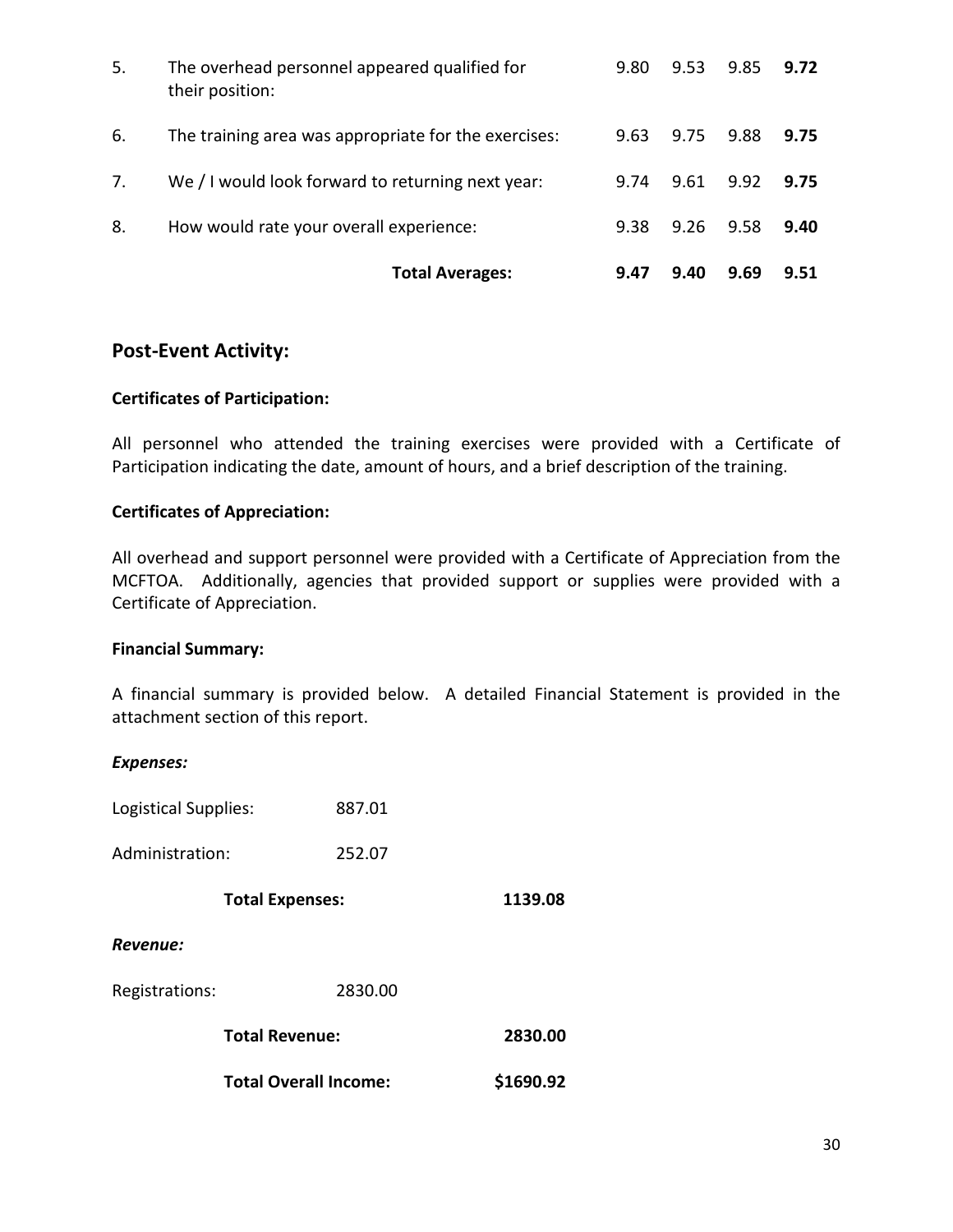#### **After Action Report:**

Within 60 days from the conclusion of the Wildland Training Exercises, the Planning Section Chief will submit a comprehensive draft After Action Report to the MCFTOA and the SCCTO for review. Within 90 days, a finalized After Action Report will be submitted to the MCFTOA and the SCCTO's.

#### **Recommendations / Procedures:**

The following recommendations / procedures are based on situations occurring during the 2015 wildland training exercises, along with previous exercises occurring in 2011, 2012, 2013, and 2014. Additional recommendations / procedures may be presented as discussions and planning begins for future training exercises. Some of the recommendations / procedures from 2014 have been omitted from this list since they have already been incorporated into the written documents.

- 1. A minimum of 5 engines should be required for a Strike Team. More than 5 engines, 6 9, should remain as part of a single Strike Team.
- 2. A line safety officer (SOFR) should be required for each Strike Team.
- 3. A minimum of 3 Instructors should be assigned to each Strike Team.
- 4. A "Training to Actual Incident Transition Plan" should remain in place which contains specific assignments during an event that requires all training resources. (Planning Section Chief to report to the Communications Vehicle and assist with communications functions)
- 5. A command / communications vehicle should be required on every training day to ensure effective communications with outside resources and internal communication reliability. The unit should be staffed with no less than two personnel.
- 6. A portable repeater system should be deployed to ensure effective ground level communications between resources and the communication unit.
- 7. A representative from the Fort Hunter Liggett Fire Department should be present during the exercises, including the morning briefings, and assigned to the overhead staff.
- 8. A "black line" should be established on the North side of Nacimiento-Fergusson Road at a width of no less than 50 feet. The 50 foot width may include the width of an immediately adjacent dirt road.
- 9. A minimum of (1) water tender should be assigned to each Branch / Strike Team.
- 10. A formal demobilization plan should be developed and implemented.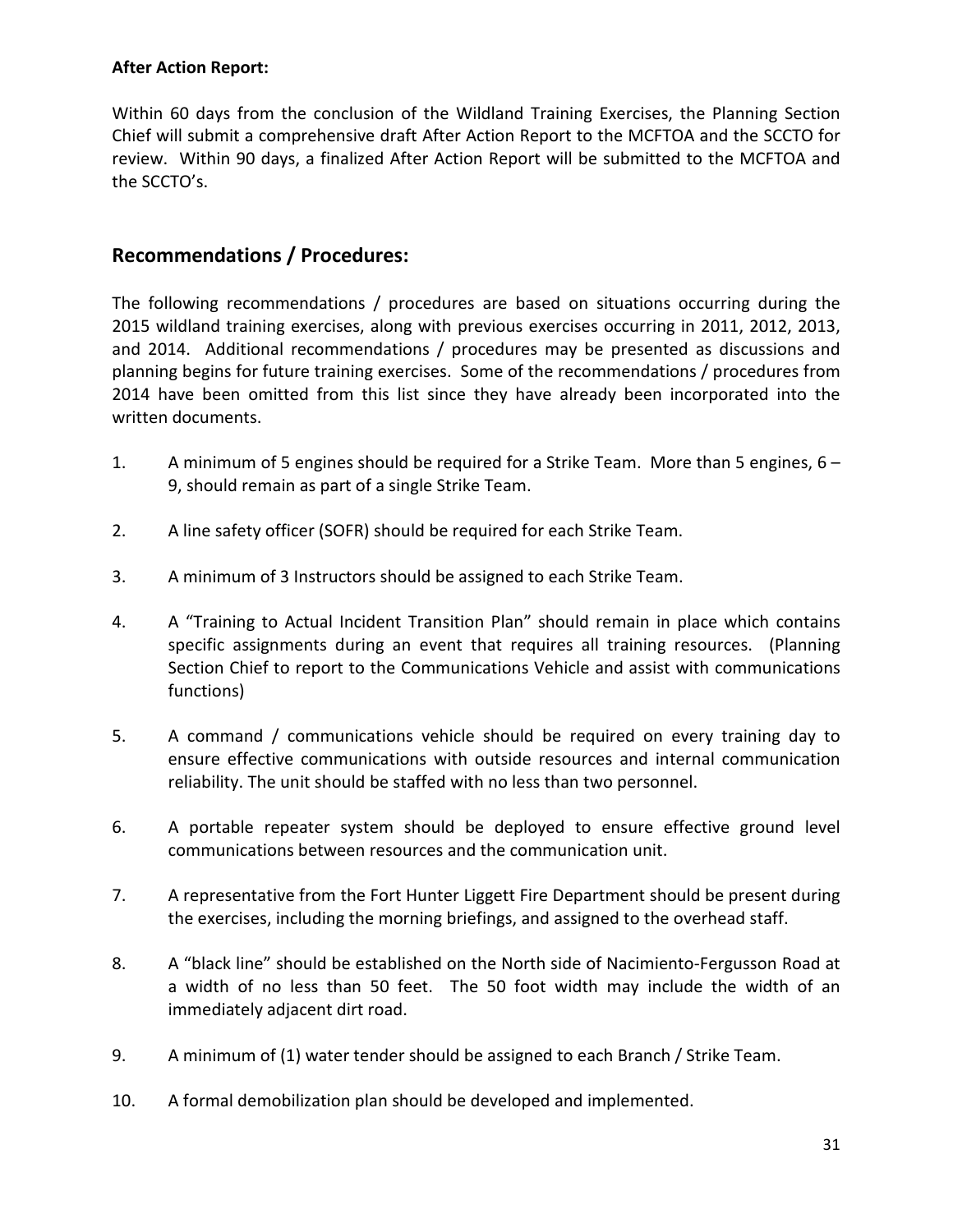- 11. Consideration should be given to expanding the exercise attendees to agencies beyond Monterey and Santa Cruz Counties to ensure adequate on-site resources.
- 12. Consider developing a Wildland Training Exercise Management Team utilizing personnel from Monterey and Santa Cruz County fire agencies.
- 13. Once engine company resources reach (24) engines per day, a paramedic ambulance should be assigned to the training site.
- 14. If a paramedic ambulance is assigned to the training site, a physical dedicated medical aid station should be established. The station should be a minimum  $10'$  x  $10'$  tent with sides, or other appropriate portable structure, with provided air conditioning.
- 15. Consider incorporating other types of practical wildland training into the training curriculum such as structure protection, rapid escape, and mobile attack to progressive hose lay transition.
- 16. Continue to explore the possibility of implementing a Task Book sign-off program.
- 17. Consider re-implementing the Monterey Peninsula College reimbursement program for the training exercises.
- 18. Consider utilizing the wildland training exercises as an operational area, and adjoining operational area, movement drill.
- 19. Remain open for allowing agencies the ability to conduct separate basic wildland firefighting training separate from the advanced mobile attack training in a separate area but operating under the same Incident Action Plan.
- 20. Future wildland training exercises should not occur beyond the first full week in June of a given year unless predicted weather patterns allow for favorable burning conditions which would include increased RH levels and decreased air temperatures. This could also include exercises later in the year including late fall and early winter depending upon on fuel moisture content.
- 21. Continue discussions and planning for transitioning the current wildland training exercises into the Traditional Wildland Fire School.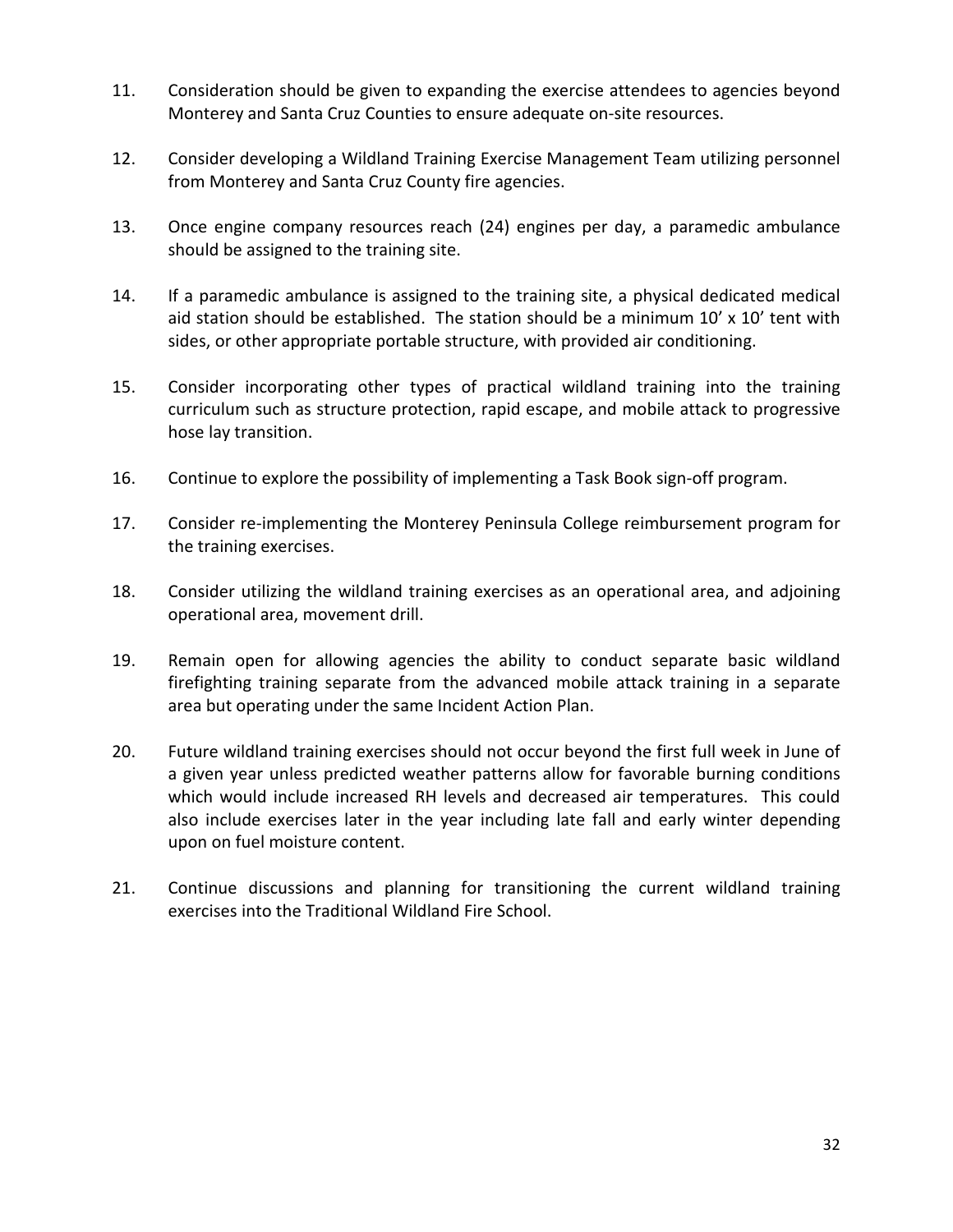## **Wildland Training Exercises June 2, 4, 6, 2015 - Resource List – Final**

| June 2, 2015     | June 4, 2015     | June 6, 2015     |  |  |
|------------------|------------------|------------------|--|--|
| <b>Branch 2</b>  | <b>Branch 2</b>  | <b>Branch 2</b>  |  |  |
| <b>XMY 2175C</b> | <b>XMY 2175C</b> | <b>XMY 2175C</b> |  |  |
| 6131             | 7854             | 7411             |  |  |
| 5431             | 7831             | 7731             |  |  |
| 5233             | 5431             | 5431             |  |  |
| 5534             | 5232             | 5233             |  |  |
| 5531             | 5531             | 5531             |  |  |
| Crew 4           | 5534             | 6131             |  |  |
| WT 7841          | 6131             | 2136             |  |  |
| <b>WT 5544</b>   | <b>WT 5544</b>   | 2537             |  |  |
|                  |                  | WT 7840          |  |  |
| <b>Branch 4</b>  | <b>Branch 3</b>  | WT 6141          |  |  |
| <b>XCZ 2327C</b> | <b>XCZ 2327C</b> | <b>Branch 1</b>  |  |  |
| 2136             | 2136             | <b>XCZ 2314C</b> |  |  |
| 2537             | 2537             |                  |  |  |
| 3211             | 2320             | 373              |  |  |
| 3536             | 3438             | 387              |  |  |
| 2636             | 3536             | 362              |  |  |
| Crew 3           | 2632             | 357              |  |  |
| <b>WT 3450</b>   | 3134             | 3437             |  |  |
| WT 6141          | WT 3450          | 3536             |  |  |
|                  | WT 7841          | 2632             |  |  |
|                  |                  | WT 2951          |  |  |
| <b>Branch 3</b>  | <b>Branch 1</b>  | <b>WT 78</b>     |  |  |
| <b>XSC 2314C</b> | <b>XSC 2314C</b> |                  |  |  |
| 371              | 382              |                  |  |  |
| 387              | 387              |                  |  |  |
| 901              | 901              |                  |  |  |
| 6433             | 357              |                  |  |  |
| 1765             | 1765             |                  |  |  |
| 1763             | 1769             |                  |  |  |
| <b>WT78</b>      | <b>WT78</b>      |                  |  |  |
|                  |                  |                  |  |  |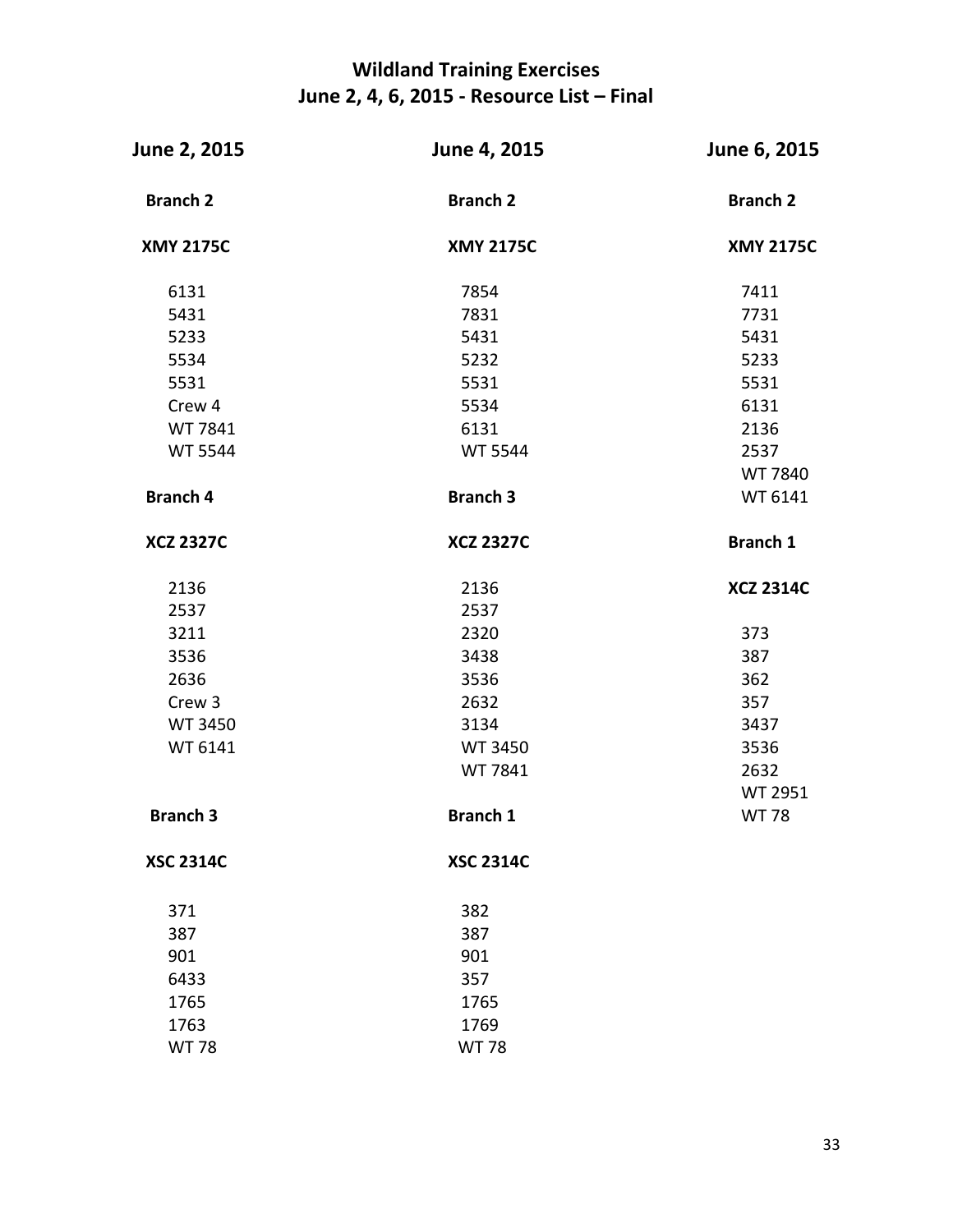#### **Wildland Training Exercise – June 2, 4, 6, 2015 Overhead / Support Personnel List**

|                        | June 2nd         | June 4 <sup>th</sup> | June 6 <sup>th</sup> |
|------------------------|------------------|----------------------|----------------------|
| IC                     | M. Urquides      | C. Orman             | E. Rodriguez         |
| Operations             |                  | E. Rodriguez         |                      |
| SOF                    | J. Owen          | T. Skrabak           | J. Owen              |
| Asst. SOF              | T. Leist         |                      | T. Skrabak           |
| Asst. SOF              | M. Brown         |                      | M. Brown             |
| Asst. SOF              | K. Santiago      |                      | R. Frawley           |
| Plans / PIO            | D. Gearhart      | D. Gearhart          | D. Gearhart          |
| <b>XMY Branch:</b>     | <b>Branch 2</b>  | <b>Branch 2</b>      | <b>Branch 2</b>      |
| XMY Branch Dir.        | <b>B.</b> Loomis | <b>B.</b> Loomis     | <b>B.</b> Loomis     |
| <b>XMY STL</b>         | D. Lindsey       | A. Airada            | D. Lindsey           |
| <b>XMY Instructor</b>  | D. Williams      | D. Craddock          | E. Hanzelka          |
| <b>XMY Instructor</b>  | D. Craddock      | D. Jensen            | P. Robbert           |
| <b>XMY Instructor</b>  | J. Lundgren      | C. Vaughn            | C. Vaughn            |
| <b>XMY Instructor</b>  |                  |                      |                      |
| <b>XMY SOFR</b>        | A. Airada        | D. Lindsey           | J. Lundgren          |
| <b>XCZ Branch:</b>     | <b>Branch 4</b>  | <b>Branch 3</b>      | <b>Branch 5</b>      |
| XCZ Branch Dir.        | M. Conrad        | M. Conrad            | D. Grebil            |
| <b>XCZ STL</b>         | J. Hyduk         | J. Delucchi          | R. Young             |
| <b>XCZ Instructor</b>  | T. Theilen       | J. Hyduk             | J. Hyduk             |
| <b>XCZ Instructor</b>  | T. Skrabak       | T. Thielen           | M. Conrad            |
| <b>XCZ Instructor</b>  |                  | J. Lundgren          |                      |
| <b>XZC SOFR</b>        | L. Achen         | L. Achen             | L. Achen             |
| <b>XSC Branch:</b>     | <b>Branch 3</b>  | <b>Branch 1</b>      | <b>Branch 1</b>      |
| XSC Branch Dir.        | P. O'Connell     | P. O'Connell         | P. O'Connell         |
| <b>XSC STL</b>         | R. Vega          | K. Pearson           | M. Krisman           |
| <b>XSC STL Trainee</b> | J. Falarski      | R. Williams          | W. Finck             |
| <b>XSC Instructor</b>  | P. Griffin       | M. Bingham           | J. Wilson            |
| <b>XSC Instructor</b>  | M. Bingham       | J. Wilson            | P. Griffin           |
| <b>XSC SOFR</b>        | J. Wilson        | P. Griffin           | M. Bingham           |
| Support:               |                  |                      |                      |
| Comm. Unit Leader:     | S. Klemek        | Aaron Paasch         | S. Klemek            |
|                        |                  | J. Mason             | J. Mason             |
| Water Supply Officer:  | J. Mason         |                      |                      |
| Line Medic:            |                  | L. Karabetsos        |                      |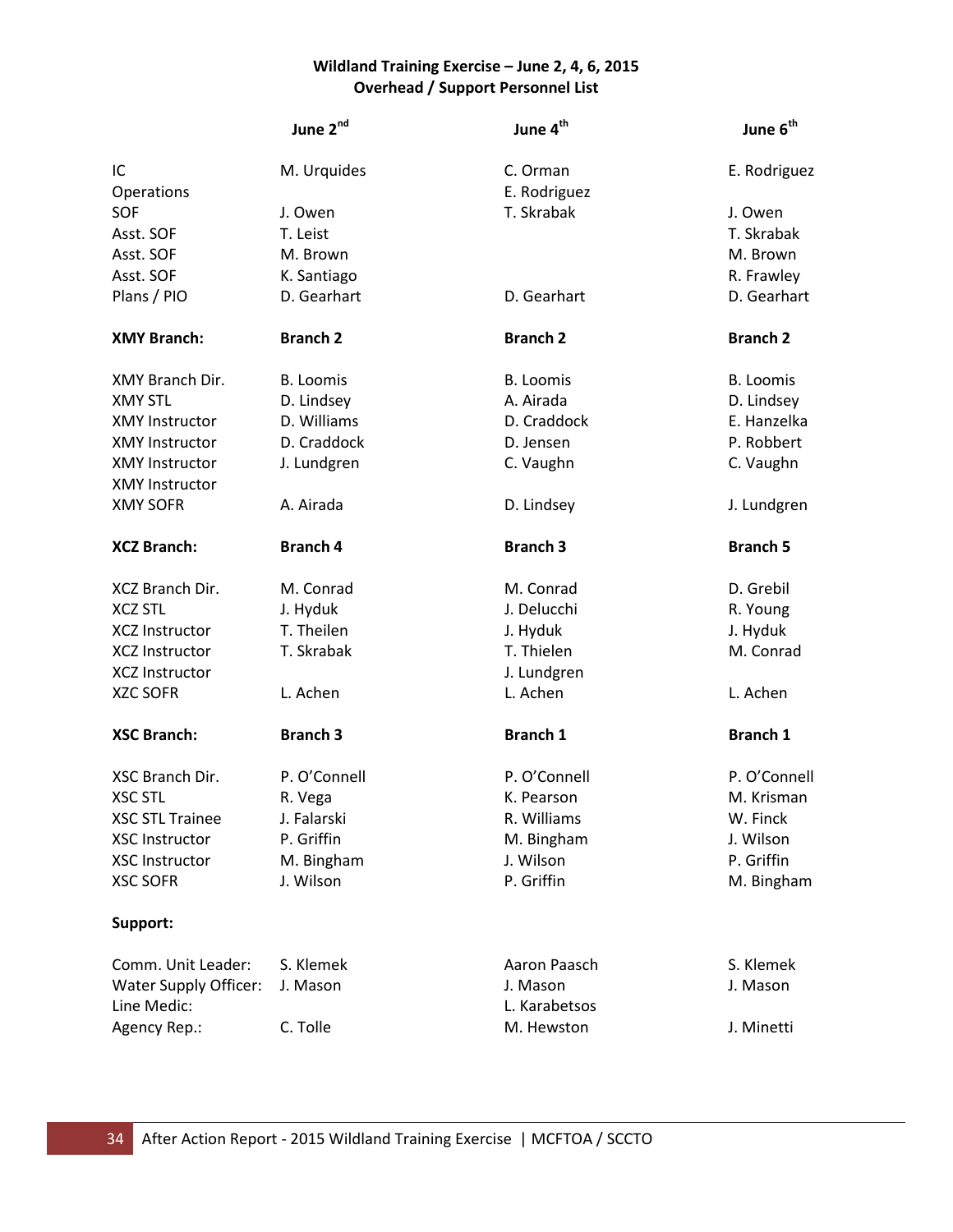**The Monterey County Fire Training Officers Association and the Santa Cruz County Training Officers are pleased to once again offer:**

# Wildland Firefighting Training



## **For all agencies within Monterey, Santa Cruz, and San Benito Counties June 2, 4, and 6, 2015 0900-1700 each day – Check In: 0900 hrs.**

# **Fort Hunter Liggett Military Installation**

(Staging area: Nacimiento-Fergusson Road, 1.2 miles west of Lower Stony Creek Reservoir)

- *Three Separate Days of Advanced Wildland Firefighting Training*
- *Live-Fire Scenarios Focusing on Mobile Attack*
- *Incident Command and Firing Opportunities*
- *Beverages and Snacks Provided – Bring your own lunch*
- *Certificate of Participation*

*Cost: \$10.00 per person / per day (Agencies will be invoiced based on total agency personnel participation)*

*The registration deadline for Monterey, Santa Cruz, and San Benito County Fire Agencies is Friday, May 1, 2015 at 1700 hrs. After that date, open registration may occur depending on space availability. Please resister ASAP so we can plan accordingly.* 

*For agencies wishing to participate, complete the registration form and email to: Monterey County / San Benito County agencies: [mcftoa@gmail.com](mailto:mcftoa@gmail.com) Santa Cruz County agencies: [mikec@aptosfire.com](mailto:mikec@aptosfire.com)*

*These training exercises are designed as engine-company based advanced wildland firefighting operations for Type 3, 4, 5, 6, and 7 engine companies as per ICS 020-1. Only personnel assigned to an agency engine company will be allowed to participate. By participating, agencies are assuring that assigned personnel are authorized to attend, are covered by workers' compensation insurance, have been provided appropriate wildland PPE and are trained in the use of such PPE, are physically fit to participate in strenuous live-fire wildland firefighting training, and have received recent training in fire shelter deployment, LCES, the 10 standard fire orders, the 18 watch-out situations, wildland fire behavior, wildland firefighting tactics & strategy, wildland fire weather, wildland firefighting safety procedures, wildland firefighting tools and equipment, and any other appropriate wildland firefighting training that*  would prepare the attendee for participating in strenuous and advanced live-fire wildland firefighting training that includes mobile fire *attack. Participating agencies are also assuring that fire apparatus drivers attending are properly trained in fire apparatus operations,*  both on and off-road, and have the appropriate license as required by the California Department of Motor Vehicles.